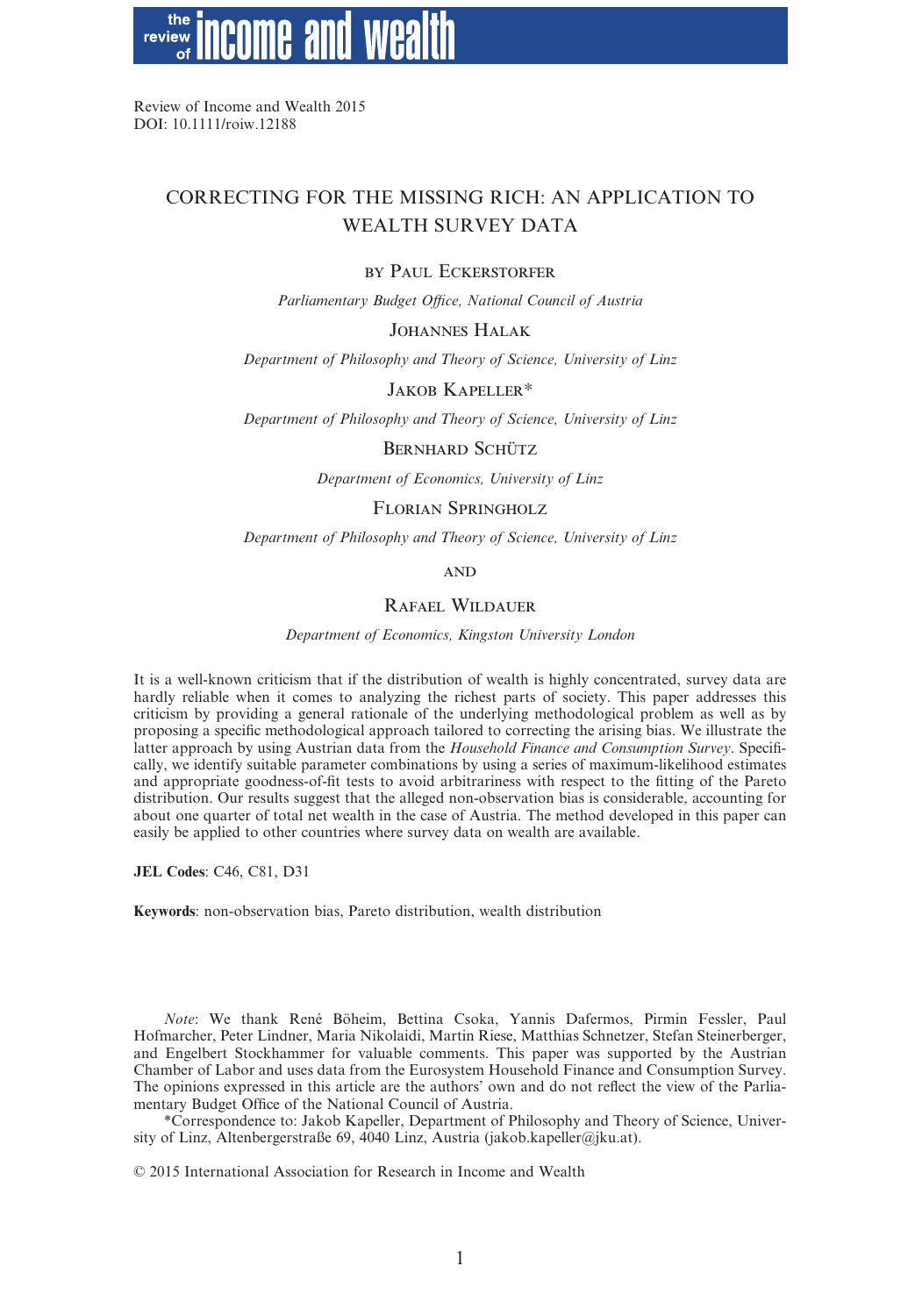#### 1. INTRODUCTION

The recent interest in distributional issues came along with the publication of unprecedented data sources such as "The World Top Income Data Base," the wealth series published in Piketty and Zucman (2014), or the Eurozone's *Household Finance and Consumption Survey* (HFCS). In this context, the investigation of the distribution of wealth is either based on surveys, like the HFCS, or on administrative data, which is mostly based on tax return statistics. Both methods suffer from their own limitations, even though administrative data are often considered to be more reliable than survey data (e.g., Piketty, 2014). However, the differences between both data sources are subtle: while, for instance, inheritance tax data allow for estimating representative results for the top age cohort, such data do not necessarily deliver solid estimates related to the entire population. Additionally, the concept of "wealth" used in most administrative sources might be considerably narrower than expected at first hand, simply due to tax exemptions. Tax avoidance might be an additional problem, especially if rich households are more prone to conceal their assets or have more resources at their disposal to minimize taxes within or beyond legal boundaries.

Unfortunately, survey data are far from perfect. Since voluntary participants are not required by law to provide correct answers, the reliability of the collected data is often judged worse as compared to tax reports, where such a legal enforcement is indeed the case. Moreover, sample sizes of typical surveys are much smaller than sample sizes in administrative data, which leads to a downward bias in final estimates, since typical surveys do not capture the subtle distributional properties at the very top of the wealth distribution. This lack of reliability due to small sample sizes—labeled "non-observation bias" in what follows—is especially relevant for the top of the distribution. In a similar vein, evidence from the Fed's Survey of Consumer Finance (SCF) shows that rich households are less likely to participate in surveys about household wealth. Such a differential non-response across different levels of wealth gives rise to sample selection problems (Kennickell and McManus, 1993; Singer, 2006), which lead to a "non-response bias" (ECB, 2013, p. 10). Nevertheless, there are also advantages of survey data. Probably the most important one is that surveys usually collect not only the variable of interest, but also a rich set of supplementary information, and thus allow for asking different and more nuanced research questions. Moreover, high quality surveys such as the SCF and the HFCS, employ administrative data to improve the sample design. Specifically, these data allow for taking non-observation and non-response problems into account by means of oversampling of rich households.<sup>1</sup>

In this context our study focuses on the phenomenon of the "missing rich," that is, the underrepresentation of very rich households in surveys caused by non-observation bias. While in principle the probability of non-observation is the same for all households in the population and independent of the level of net wealth, only omissions at the top cause a significant bias, since in the segment of the very rich (those within the upper 0.5–1 percent), very few households decisively influence estimations for total wealth and wealth inequality due to the power-law

1 Within the HFCS this strategy was implemented in the case of Belgium, Germany, Greece, Spain, France, Cyprus, Luxembourg, Portugal, and Finland (cf. ECB, 2013, p. 10).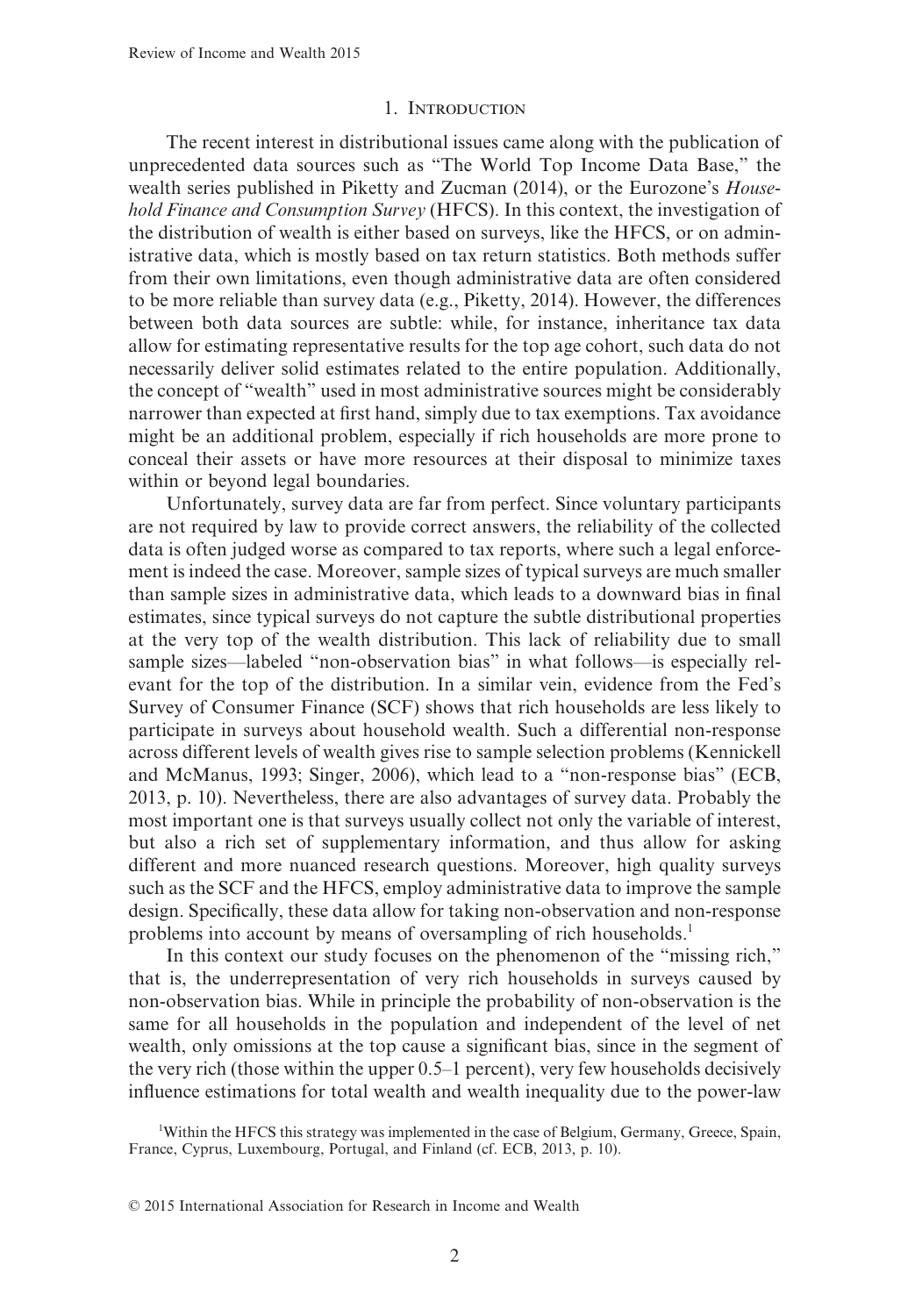characteristics of the underlying distribution (Avery *et al*., 1986; Hoeller *et al*., 2012). In short: wealth at the very top is so skewed, that the few households drawn from this segment are not considered as representative for the underlying population. Correcting for non-observation bias would allow for addressing one of the major drawbacks of survey data compared to administrative data. This latter point is of special importance for those surveys which refrain entirely from oversampling or only use geographical information instead of administrative tax data to design the oversampling strategy. Under the hypothesis that wealth at the very top follows a Pareto distribution, $2$  we show that wealth estimates based on the fitted parameters of that distribution are able to correct for non-observation bias arising from small sample sizes.

Since neither the issue of the "missing rich" in wealth survey data, nor the correction via fitted Pareto distributions are entirely novel, these issues have already motivated a series of studies. Cowell (2011), for instance, illustrates how the estimates for wealth inequality depend on the scale parameter (i.e., the minimum value *m*) of the Pareto distribution using data for the Netherlands, Sweden, the U.K. and the U.S. Bach *et al*. (2010, 2014) and Bach and Beznoska (2011) estimate a Pareto distribution (i.e., the shape parameter  $\alpha$ ) for Germany based on a journalists' list of the richest German households, where they choose the scale of the distribution on an ad-hoc basis. Vermeulen (2014) uses HFCS data and presents estimates of the shape parameter based on arbitrarily chosen minimum values. Additionally, he compares these results to estimates where he adds observations from the Forbes list of billionaires to the sample. Finally, Eckerstorfer *et al*. (2014) estimate the top of the wealth distribution for Austria in a way that is quite similar to the one in the present study. However, they also choose the scale parameter on a simple ad-hoc basis.

This study proposes a novel method to correct for the absence of the "missing rich" in survey data, which has several advantages compared to previous approaches. First, and most importantly, it employs a non-arbitrary strategy to determine the parameters of the Pareto distribution based solely on statistical testing. Specifically, we do not have to resort to ad-hoc assumptions when choosing the scale parameter, which is a key difference from other recent and similar contributions like Vermeulen (2014) or Eckerstorfer *et al*. (2014). Second, our approach does not rely on additional sample information. External data such as rich lists provided by popular magazines are often not available and entail unresolved concerns about data quality. Third, we motivate our approach solely with reference to a non-observation bias and show that the latter is already a sufficient condition for receiving biased survey estimates. Hence, we abstain from assuming a differential non-response bias—that is, that wealthier households have a higher propensity to refuse participation in surveys—which would reinforce the downward bias in survey data but is hardly observable in practice.<sup>3</sup> However, our proposed approach is nonetheless applicable to situations where non-observation

<sup>2</sup> According to the survey of Davies and Shorrocks (2000), empirical work on personal wealthholdings shows that the top tail of wealth distributions is indeed well approximated by a Pareto distribution.

<sup>3</sup> Although there exists some empirical evidence pointing to this possibility (see, e.g., Kennickell and McManus, 1993).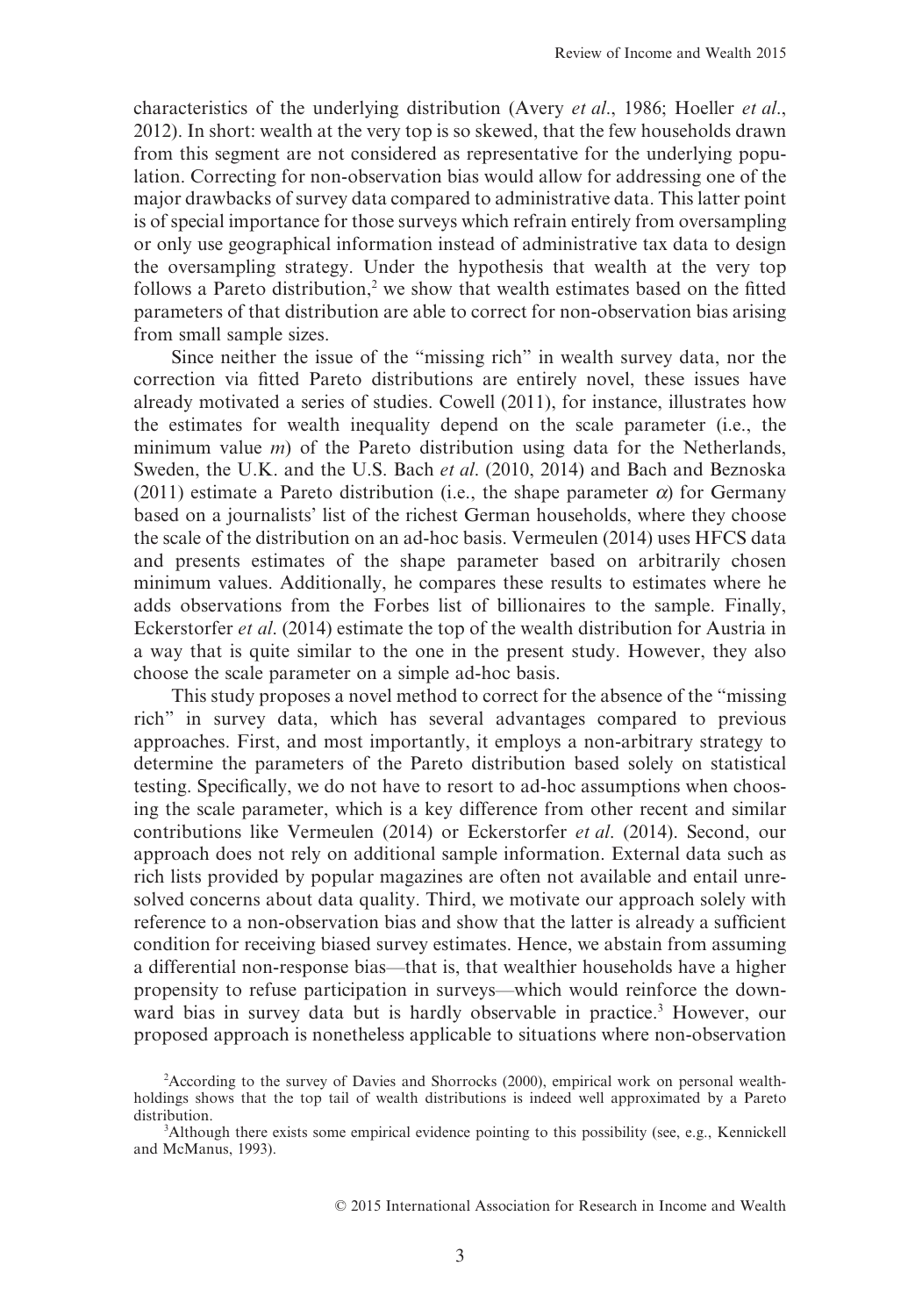and differential non-response biases occur simultaneously: since both biases lead to a lack of information at the top of the distribution, the very same treatment should also suffice to remedy such a collusion of biases.

The remainder of the paper is structured as follows. Section 2 motivates our paper and illustrates the non-observation bias and its emergence via a Monte Carlo experiment. This approach allows us not only to illustrate the bias, which arises when small samples are drawn from skewed distributions, but also to show how estimates can be improved by means of the suggested procedure in a relatively simple setup, given the assumption that a Pareto distribution is indeed valid. The third section focuses on this latter point and explains the more specific method used to test the validity of the underlying Pareto assumption and to correct the original data for the case of the Austrian HFCS sample. Section 4 presents the corrected wealth measures and compares them with the original HFCS statistics as well as non-estimated data from the Austrian counterpart of the Forbes list of billionaires (the so called *Trend list*). Section 5 presents upper and lower bounds with respect to irregularities and outliers within the dataset. Section 6 concludes.

## 2. NON-OBSERVATION BIAS IN SURVEYS: AN ILLUSTRATION

Heavily skewed distributions behave very differently compared to commonly used normal distributions. In the case of the Pareto distribution a small number of observations at the very top have a strong impact on aggregate parameter estimates. Thus, a sample from a population following a Pareto distribution needs to be rather large in order to capture some of these few but highly important observations at the very top, which are necessary to obtain representative results. Since actual wealth surveys only cover tiny fractions of the underlying population (SCF 2010: 0.06‰; HFCS net samples: e.g., Austria 0.63‰, Germany 0.09‰, France 0.54‰) standard sampling strategies under these circumstances lead to a significant underestimation of population quantiles.<sup>4</sup> This section is dedicated to illustrating this problem by means of a Monte Carlo simulation. In turn we also demonstrate the effectiveness of estimating a Pareto distribution in order to deal with the underlying bias.

Assume the following setup: the top of a country's wealth distribution consists of  $N = 500,000$  households. Within this group net wealth is greater than or equal to €100,000 (our scale parameter *m*) and distributed according to a Pareto distribution with a shape parameter  $\alpha = 1.3$ . How well can one estimate the population's total wealth based on random sampling?

In order to answer this question, we first compute each household's wealth holdings based on the distribution parameters. This can be done by exploiting the facts that the complementary cumulative distribution function (ccdf) in the Pareto case is given by  $P(X > x) = (m/x)^{\alpha}$  and that  $P(X > x)$  can be approximated by  $r/N$ , where *r* is the rank of the individual with wealth *x* and *N* denotes the population size. As a result each individual's wealth can be computed as a function of its rank

<sup>4</sup> Given that the sample design does not include or only includes low quality oversampling procedures (using geographical instead of information on household income and wealth from tax statistics).

<sup>© 2015</sup> International Association for Research in Income and Wealth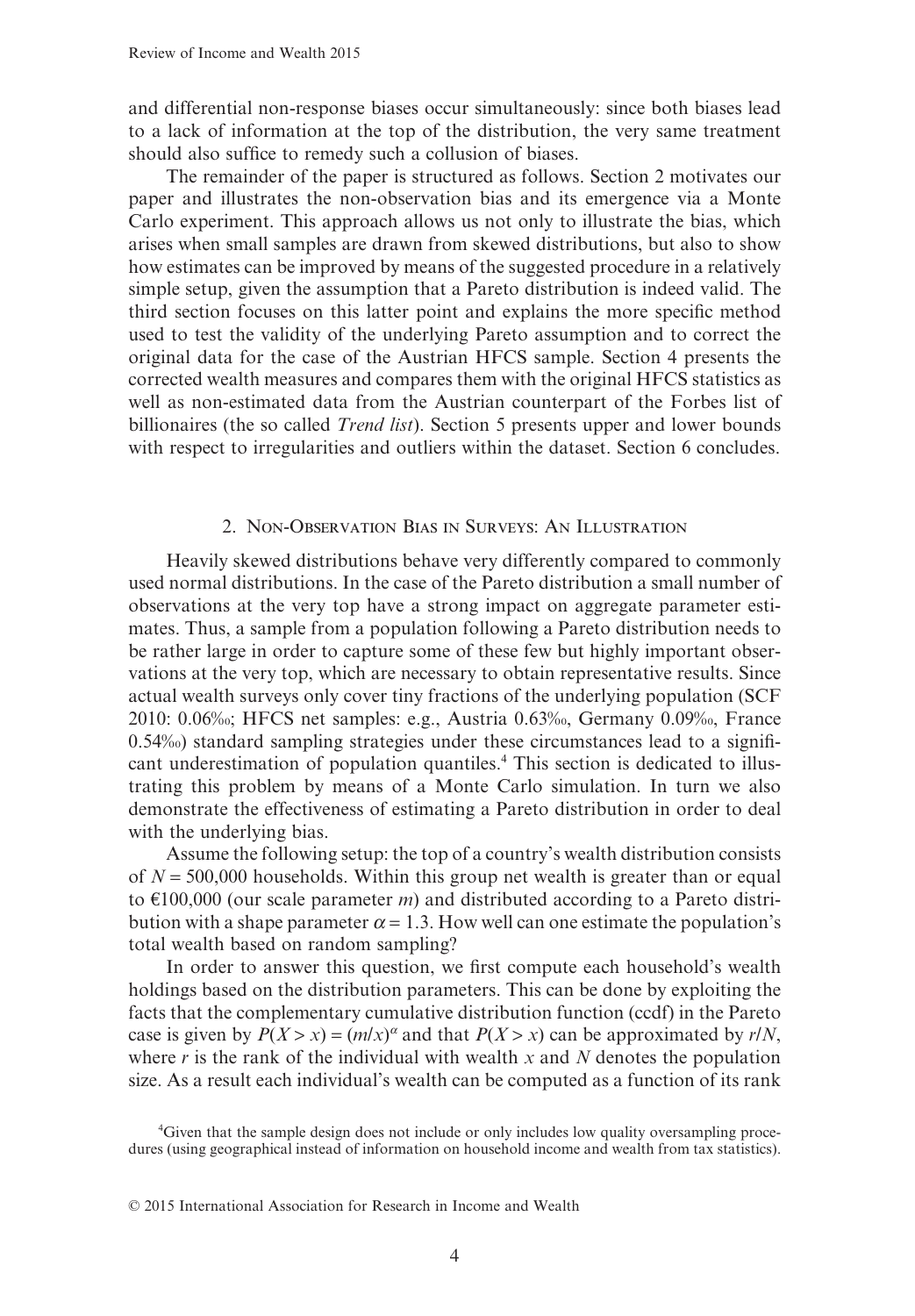

Figure 1. Decile Averages of the Estimated Population Wealth for Sample Sizes from 0.1‰ to 0.5% (estimations were grouped according to estimated population wealth); estimation based on sample mean

*r*, population size *N*, and the two parameters of the distribution (*m* and *α*). Total wealth of this population is equal to  $\epsilon$ 208 billion.

In a next step we draw random samples with increasingly large sample sizes (*n*), beginning from 0.1‰ in steps of 0.1‰ up to 0.5 percent of the population. Since we draw 200 independent samples in each step, we arrive at a total of 10,000 synthetic datasets and estimate the population wealth based on the means of these samples. The telling results are summarized in Figure 1: we group the 200 wealth estimates obtained in every step into deciles and plot the decile averages. Accordingly, the lower line in Figure 1 shows the average estimated total wealth in the first (i.e., lowest) decile for increasingly large sub-samples, while the top line shows the average estimated total wealth for the 10th decile. Furthermore, the gray horizontal line represents the true population wealth and the two vertical lines show the actual sample sizes used by the SCF (0.06‰) and the HFCS in Austria (0.63‰). There are three striking results. First, independent of the sample size, estimates in the first seven deciles underestimate total wealth. Second, estimates in the 10th decile yield extremely volatile and exaggerated estimates. Third, underestimation in the lower deciles as well as overestimation in the 10th decile decreases with increasing sample size.

Figure 1 directly visualizes the non-observation problem: in most cases the samples do not contain enough very rich individuals and therefore underestimate total wealth at the top of the distribution. In contrast, when the sample does contain observations of very rich individuals, implicitly the weight assigned to these observations is too high and total wealth is overestimated accordingly. When

<sup>© 2015</sup> International Association for Research in Income and Wealth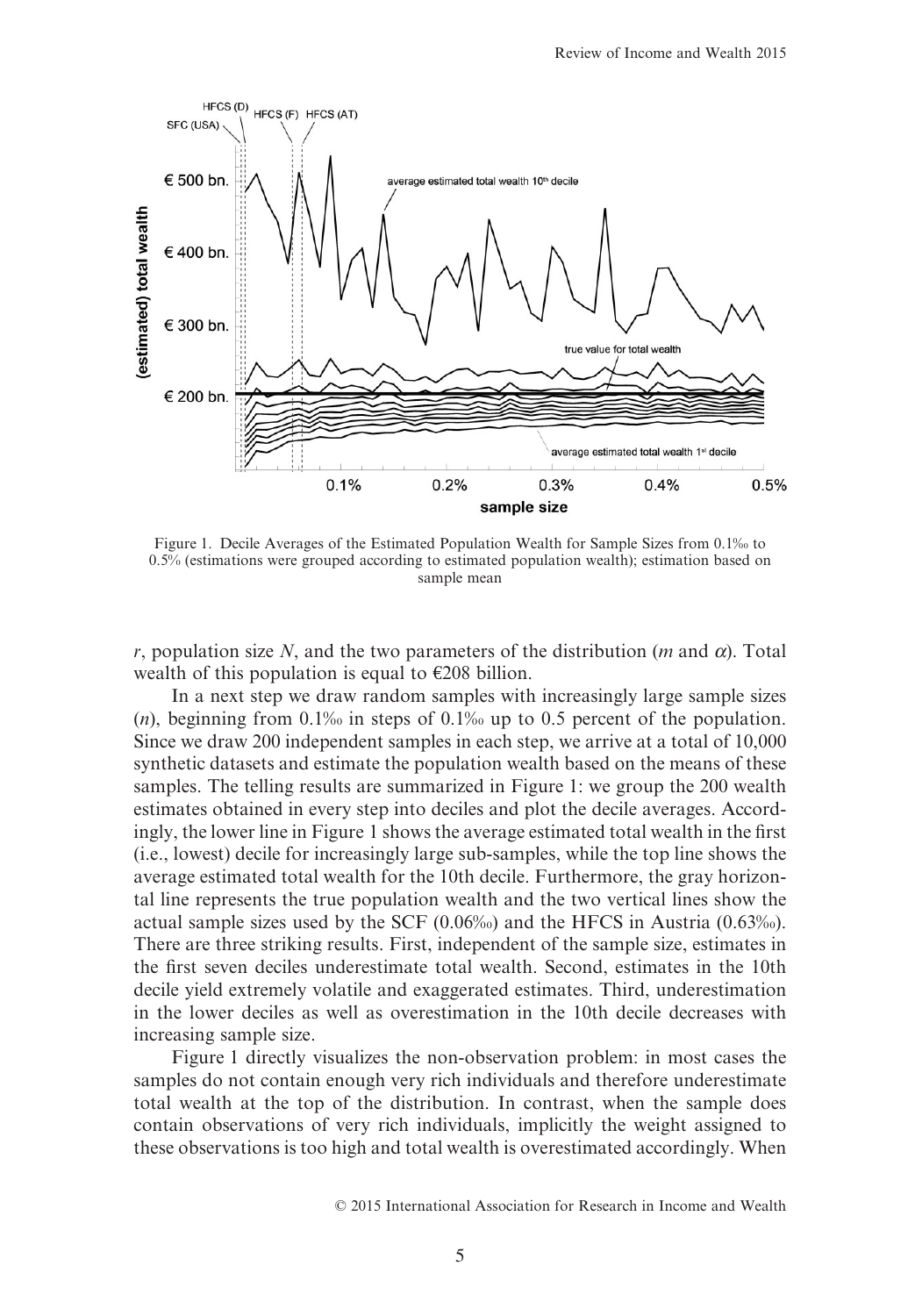interpreting these results it is important to keep in mind that surveys such as the SCF and HFCS use samples of 0.06‰ to 0.6‰ of the underlying population. For such small segments biases are most intense and underestimation of top wealth individuals is highly probable.

The next step is to demonstrate how estimates of the population wealth can be improved by using estimated distribution parameters instead of the sample mean. Thus for each sample the shape parameter is estimated based on a maximum likelihood approach.<sup>5</sup> Again we draw on the properties of the ccdf to obtain estimates of the population wealth. Similar to Figure 1, the upper panel of Figure 2 shows the decile averages of the estimated total wealth based on fitted distribution parameters. In the lower panel, the median as well as the 25th and the 75th percentiles of the mean-based (gray lines) and Pareto-based estimates (black lines) are compared. Both graphs depict samples from  $n = 50$  (i.e., 0.1‰) up to  $n = 2500$ (i.e., 0.5 percent). The decile plot shows that estimates based on distribution parameters do not systematically underestimate population wealth. Rather, overand under-valuations occur with roughly equal probabilities. Moreover the plot on the right reveals that the median of Pareto-based estimates is very close to the underlying true value. In comparison, in the mean-based approach the median constantly fluctuates well below that. In addition the 25th percentile of the distribution-based estimates is much closer to the true value than its mean-based counterpart. The Pareto-based 75th percentile is larger than the mean-based, especially for small sample sizes up to 1‰. Overall the right panel of Figure 2 demonstrates that the maximum likelihood approach is able to remove the systematic underestimation and to decrease the estimator's variance.

The results presented above are robust to the chosen parameter values of *N*, *m* and  $\alpha$ . Replications of this exercise with  $\alpha$ 's in the range of 1.1 to 2 can be found in the online Appendix (part I); further results based on a variation of a broader set of parameter values can also be found in the Appendix. After having demonstrated that the non-observation problem of the "missing rich" can be tackled by fitting a Pareto distribution (under the hypothesis that such a distribution describes the data well), we move on to bring that procedure to a real world application. In doing so we are leaving the neatly defined Monte Carlo environment behind and have to deal with the twin problem of empirically determining statistically adequate distribution parameters and critically asking whether our estimated distribution really represents the underlying data. The remaining paper will be dedicated to these issues.

#### 3. ESTIMATING THE MISSING RICH: A METHODOLOGICAL SUGGESTION

In short our methodical approach can be described as follows: in a first step, we fit a Pareto distribution<sup>6</sup> to the upper tail of the HFCS sample. At this stage

<sup>5</sup>Starting from the pdf  $p(x) = \alpha \cdot m^{\alpha}/x^{\alpha+1}$  one obtains the log-likelihood function  $L(\alpha, x) = \sum_{i=1}^{n} \ln \alpha + \alpha \ln m - (\alpha + 1) \ln x_i$  and maximization yields  $\hat{\alpha} = n / (\sum_{i=1}^{n} \ln x_i / m)$ . For derivations *j*

with slightly different notation, see Hill (1975) or appendix B in Clauset *et al*. (2009).

<sup>6</sup> The assumption of a Pareto distribution is widely used in studying the distribution of income (see, e.g., Feenberg and Poterba, 1993; Piketty, 2003; Piketty and Saez, 2003) and wealth (e.g., Kopczuk and Saez, 2004; Alvaredo and Saez, 2009; Bach *et al*., 2010, 2014; Durán-Cabré and Esteller-Moré, 2010; Bach and Beznoska, 2011; Eckerstorfer *et al*., 2014; Vermeulen, 2014).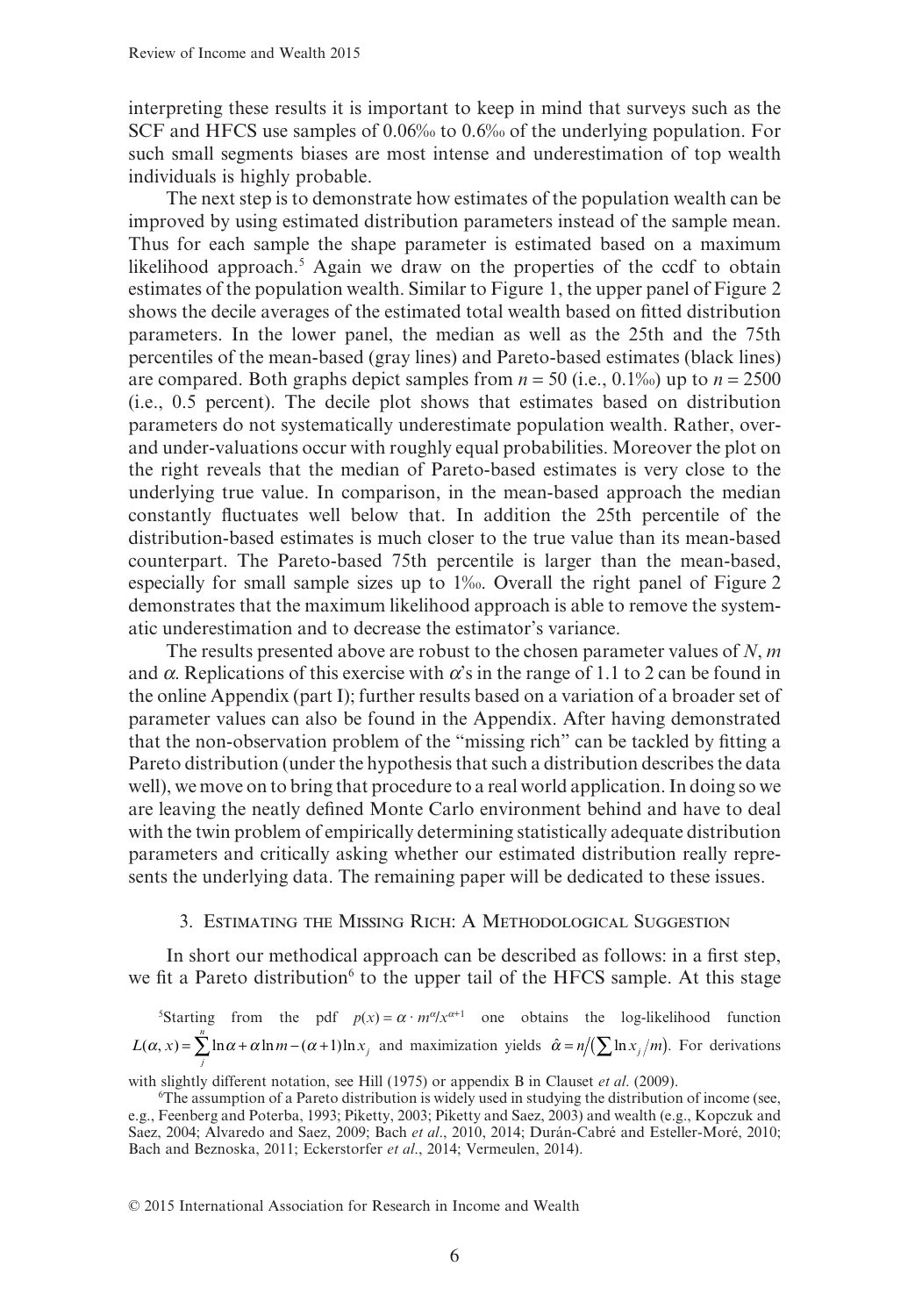

Figure 2. Top Panel: Decile Averages of the Estimated Population Wealth for Sample Sizes from 0.1‰ to 0.5% (based on a Pareto distribution). Bottom Panel: 25th, 50th, and 75th Percentiles for Estimations Based on the Sample Mean (gray lines) and a Pareto Distribution (black lines)

the selection of the adequate scale parameter *m* is of crucial importance, since choosing a lower bound that is too high ignores useful information (which reduces the precision of the estimate), while choosing a lower bound that is too low leads to a bias in the results (since estimation would involve non-Pareto distributed data). Therefore, we apply in a second step a bootstrap procedure to test the validity of the distribution estimated in the first step. These two steps closely follow the method suggested in Clauset *et al*. (2009). In a third step we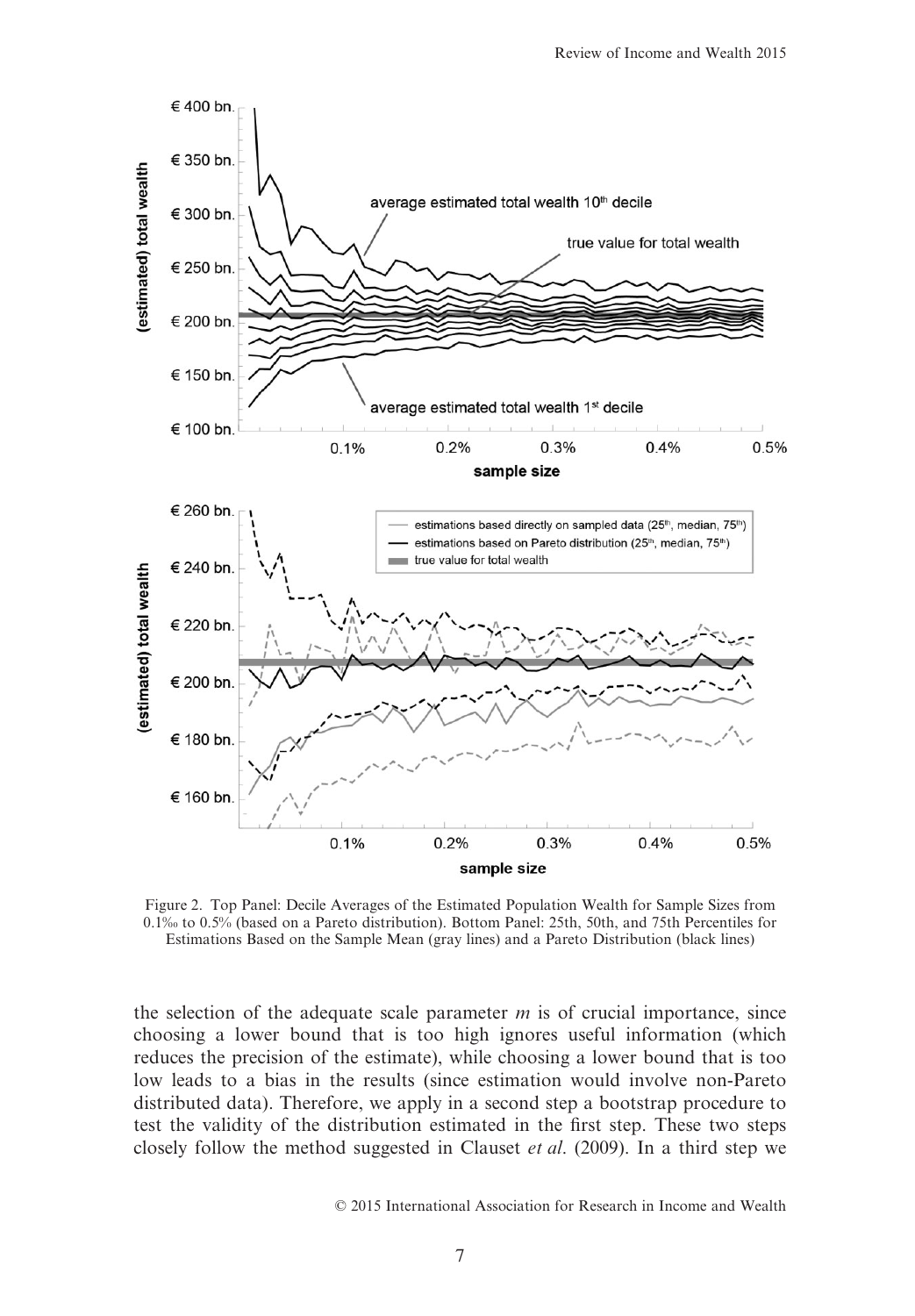eliminate all observations with reported net wealth beyond a  $\epsilon$ 4 million cut-off point from the sample and replace them with data points based on the previously estimated Pareto distribution. We illustrate our method using data from the HFCS for Austria, but in principle this method can be applied to survey data for any other country. Figure 3 provides a graphical illustration of these three steps. The elimination mainly affects observations from the 100th percentile and accounts for the fact that the sample does not contain observations on net wealth exceeding  $E14$  million but claims to be representative for the whole population. In this context the assumption that the data follow a Pareto distribution in the first step is not a restrictive one, since we are only interested in the upper tail. Commonly used alternative distributions for modeling household wealth, such as Dagum or Singh–Maddala, are designed to describe the entire interval of positive household wealth and the upper tail of those distributions converges toward a Pareto distribution. Dagum (2006) even considers this latter property as an essential characteristic for any distribution used to describe the behavior of household wealth.

In what follows we find that accounting for non-observation bias of the very rich households increases aggregate net wealth (compared to the original HFCS data) by roughly 28 percent to  $\epsilon$ 1278 billion. The share of the top 1 percent increases from 23 to 38 percent and the share of the top 5 percent increases from 48 to 59 percent. Although we limit the maximum wealth obtained from the estimated Pareto distribution to €1 billion per household for reasons of conservatism, that is, we do not use the upper part of the distribution's tail (see below), we find that the latter describes the total wealth of the richest families as reported by the Austrian list of billionaires reasonably well (deviating +5 percent for the richest 30 and −0.7 percent for the richest 60; See section 4). Since this list, however, fails to distinguish between households and family clans, and the quality of the data is also difficult to assess, it must be used with caution.

## 3.1. *Data*

The Household Finance and Consumption Survey (HFCS) is the first comprehensive survey on tangible assets, financial wealth, liabilities, and expenditures of private households carried out in parallel in 15 countries of the Euro Zone (Ireland and Estonia chose to opt out of the HFCS). In Austria the Austrian National Bank conducted the survey in cooperation with the Institute for Empirical Social Studies (IFES). In what follows we give a brief overview of the survey design (for more details, see Albacete *et al*., 2012).

The basic reporting unit in the HFCS is the household, which is represented by the single person within the household who felt most competent with regard to the household finances. The survey is based on personal interviews conducted between September 2010 and May 2011. The initial sample consisted of 4436 households; 2380 households have been successfully interviewed, indicating a response rate of roughly 56 percent. The selection of households is based on a two-stage *stratified sampling design*, to ensure that the randomly drawn participants adequately reflect the composition of the Austrian population. Stratification was based on Austrian NUTS-3 regions and municipality size in order to ensure

<sup>© 2015</sup> International Association for Research in Income and Wealth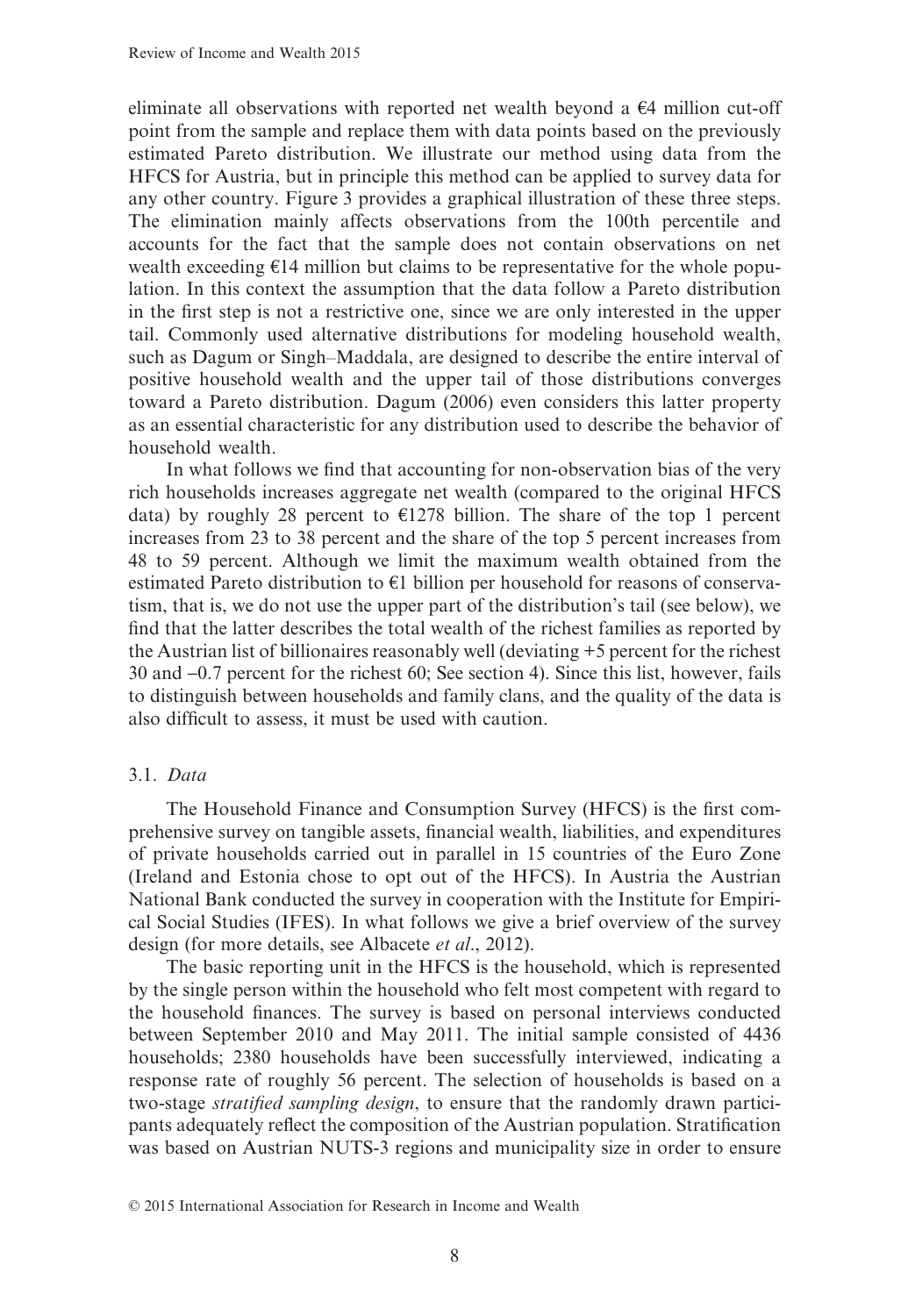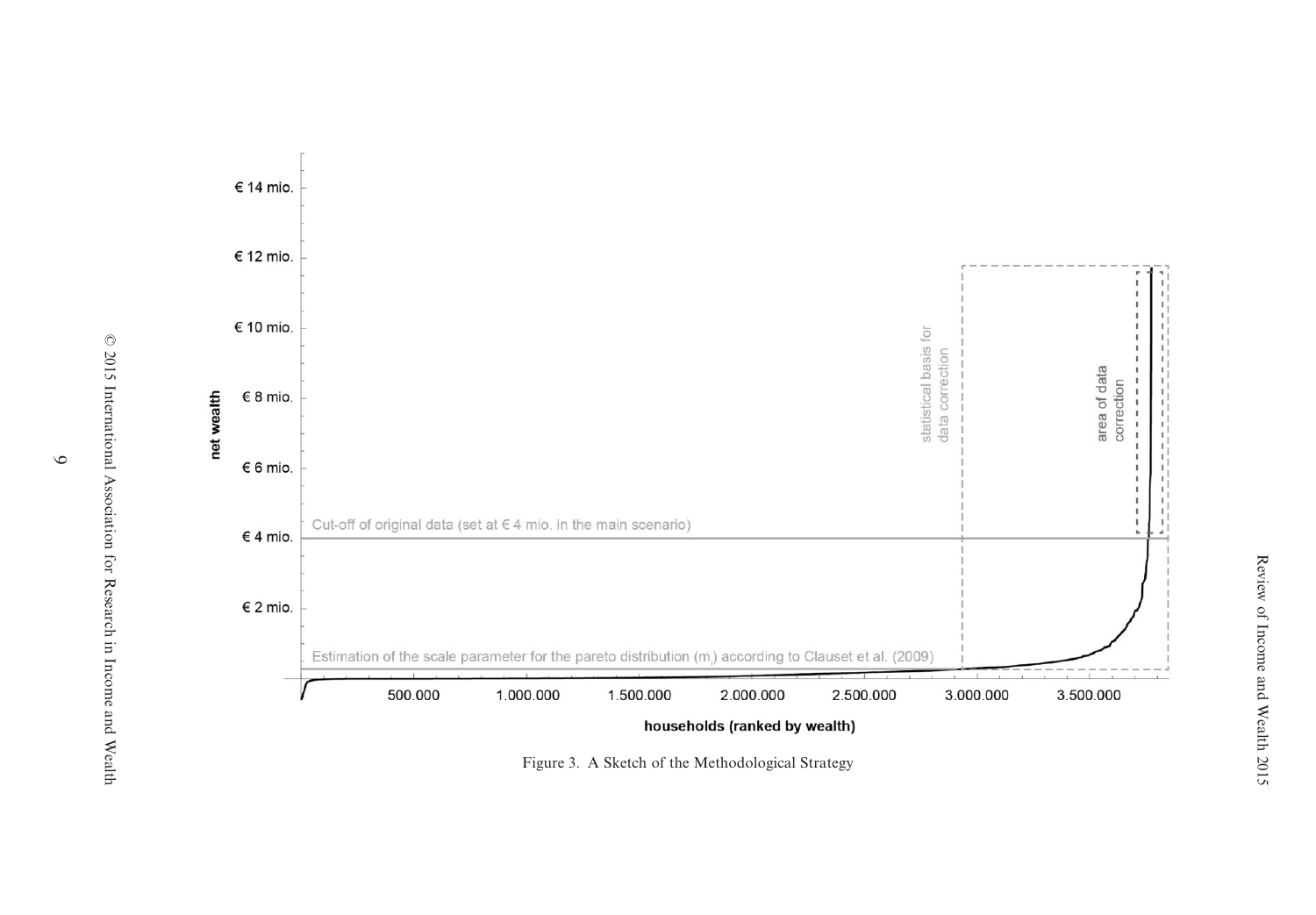that households from different regions enter the sample proportionally. Data collection was based on computer-assisted interviews.

It is typical for surveys, especially those that try to evaluate sensitive information such as wealth, income, or debt, that participants refuse or are unable to answer certain questions (item non-response), which can bias the results. In order to reduce such a bias, missing values were inserted ex post using *multiple imputation*. In this process, missing values are replaced through estimated values. This preserves the correlation structure of the dataset, since one does not have to drop all incomplete observations.7 Imputation was repeated five times, producing five different samples—so called *implicates*. The problem of non-observation of very rich households (problem of *coverage*), however, cannot be compensated for with this method (nor could any potential bias arising from differential non-response be compensated by these means).

Each observation in the dataset received a probability weight in order to adjust the sample to the statistical population and to reduce the sample variance. The final survey weights emerge from the *design weights*, which account for unequal probability to be part of the sample due to the stratified sample design (*unequal probability sampling bias*); the *post-stratification weights*, which try to correct for erroneous exclusion, for instance in the case of a wrong postal address (*frame bias*); and *non-response weights*, which try to correct for unequal probabilities of households not participating in the sample (*non-response bias*). Weight corrections in the latter case only account for factors like the experience of the interviewer but do not correct for the potential linkages between household wealth or income and response probabilities.

These preliminary measures, however, cannot resolve the already discussed problem of downward-biased estimates at the top of the distribution. This claim is easily confirmed by a quick look at the gap between the richest household in the survey (net wealth of  $E14$  million<sup>8</sup>) and the richest individual reported by the Forbes list  $(63.6 \text{ billion})$ , see Table A1 in part III of the online Appendix) or the 60th rank (i.e., the "poorest" household) of the list of wealthy Austrian individuals and families published by *Trend* magazine (€405 million, see also Table A1 in part III of the online Appendix). In what follows we provide a statistical approach to compensate for this gap and thereby to improve the reliability of estimates by correcting for the "missing rich" at the top end of the distribution.

#### 3.2. *Estimating the Distribution Parameters*

Generally, a Pareto distribution has to be established for each implicate. The associated cumulative distribution function is denoted in the following way:

<sup>7</sup> If the probability of non-response for certain questions correlates with household characteristics, this gives rise to item-non-response bias in sample estimates. By means of multiple imputation this bias is corrected and thus we do not address it further. Throughout the paper we use non-response as a synonym for unit-non-response in contrast to item-non-response.

<sup>8</sup> Average net wealth of the richest household across all five implicates.

<sup>© 2015</sup> International Association for Research in Income and Wealth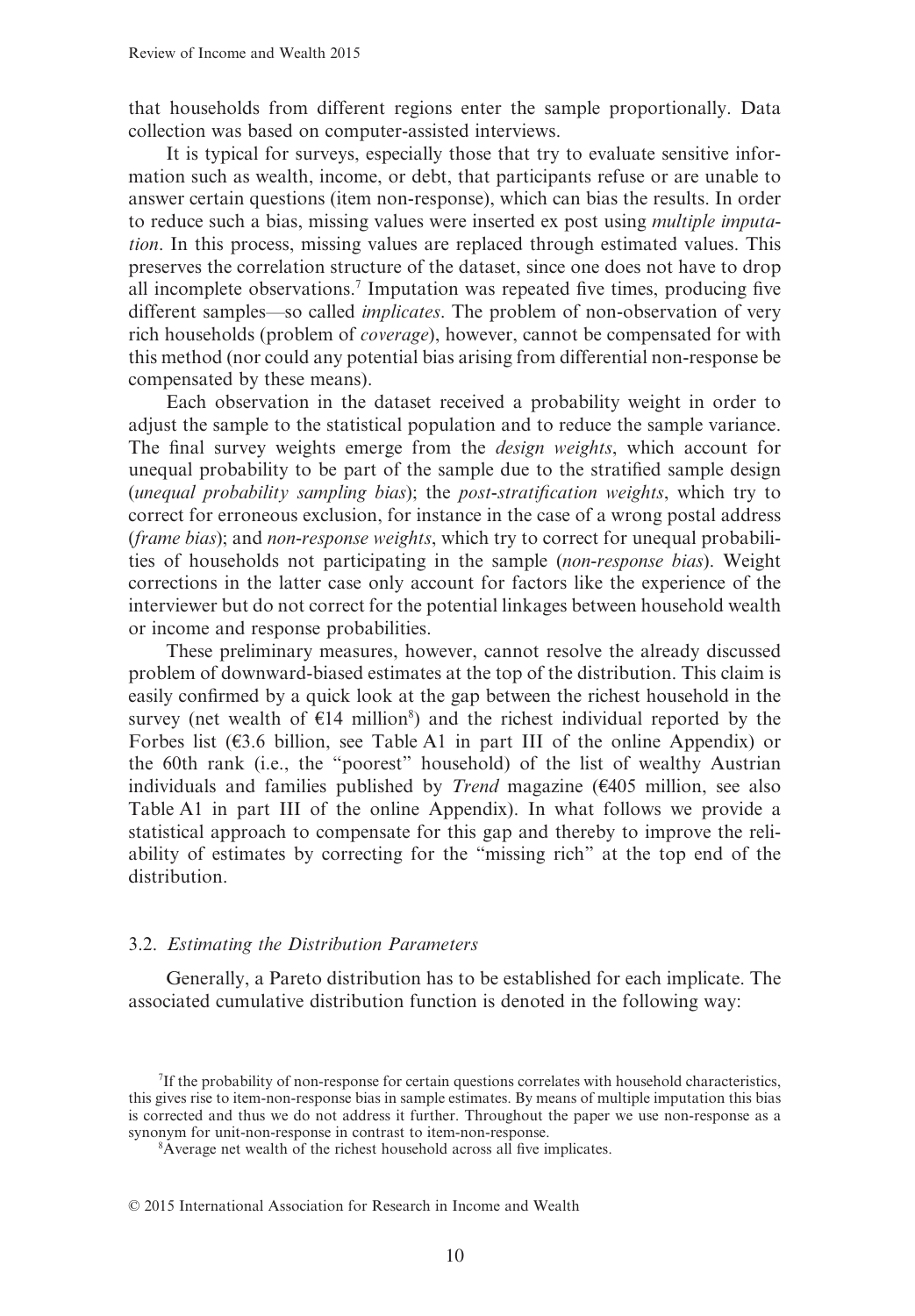(1) 
$$
P_i(x_i) = \Pr(X_i \le x_i) = 1 - \left(\frac{m_i}{x_i}\right)^{\alpha_i} \forall \text{ implicates } i = 1...5 \land x_i \ge m_i.
$$

In this context  $x_i$  represents observed net wealth of a given household,  $m_i$  is the true but unknown scale parameter above which the sample data can be described using a Pareto distribution, and  $\alpha$ <sub>i</sub> is an as well unknown shape parameter describing the specific form of the underlying power law (*Pareto alpha*). Our approach closely follows Clauset *et al*. (2009) and can be summarized in the following way: the estimators  $\hat{m}$  and  $\hat{\alpha}$  are determined by estimating Pareto distributions systematically for increasing subsets of the data and choosing that subset and its corresponding parameters which exhibits the best fit to the data. We employ Cramer–Von-Mises (CvM) test statistics to compare the relative fit of the estimated distributions.<sup>9</sup> The exact procedure is documented in the online Appendix (part II), which contains the Mathematica code we used to carry out the steps described below.

First, we fit Pareto distributions by maximum likelihood to increasingly large subsamples starting from the 100th percentile. Through expanding the subsample by one additional percentile until we reach the 71st percentile, we get 30 different estimates for each  $\alpha_i$  and  $m_i$ , where  $m_i$  is equal to the smallest observation within each subsample. The smallest subset includes only the data points within the 100th percentile and the largest contains all observations between the 100th and 71st percentile. Maximum likelihood (ML) is our preferred estimation method since it is a well-established result that ML estimators are superior to other approaches if the data of interest follow a power law (Clauset *et al*., 2009; Greene, 2012). The ML estimator in our case is equivalent to the so-called Hill estimator (Hill 1975; see also footnote 5 in the previous section).

Second, we perform a goodness of fit test for each of the 30 subsamples per implicate by computing the CvM statistic (*tsi*), which increases with the difference between the observed sample and the estimated Pareto distribution. Thus, low test statistics point to relatively good fits. Figure 4 plots these statistics for the upper 30 percentile subsamples<sup>10</sup> and the corresponding  $\hat{\alpha}$  across all five implicates. As is evident from Figure 4, the test statistics vary considerably between implicates and even more do the  $\hat{\alpha}$ 's, especially for the first few subsamples. The huge variation in the top of the distribution is very likely the effect of small sample sizes, since each percentile only contains roughly 24 observations.

Both the estimations of  $\hat{\alpha}_i$  as well as the computations of  $ts_i$ , were performed using the HFCS data without the corresponding weights. This operation is the only one where we ignore weights and we believe there are good reasons for doing so. First, estimation results hardly change when weights are taken into account. The difference in the average  $\hat{\alpha}$  across implicates is equal to -0.00317, not only demonstrating a minor relative effect, but also leading to slightly more conserva-

<sup>9</sup> A rationale for using the test statistics instead of standard p-values available in software packages is provided in Section 3.3.

 $10$ The results do not change if one considers the upper 50 percentiles instead of the upper 30. Fitting Pareto distributions to subsamples including data below the 50th percentile is not supported theoretically nor does it yield satisfactory fits as the CvM statistics rapidly increase.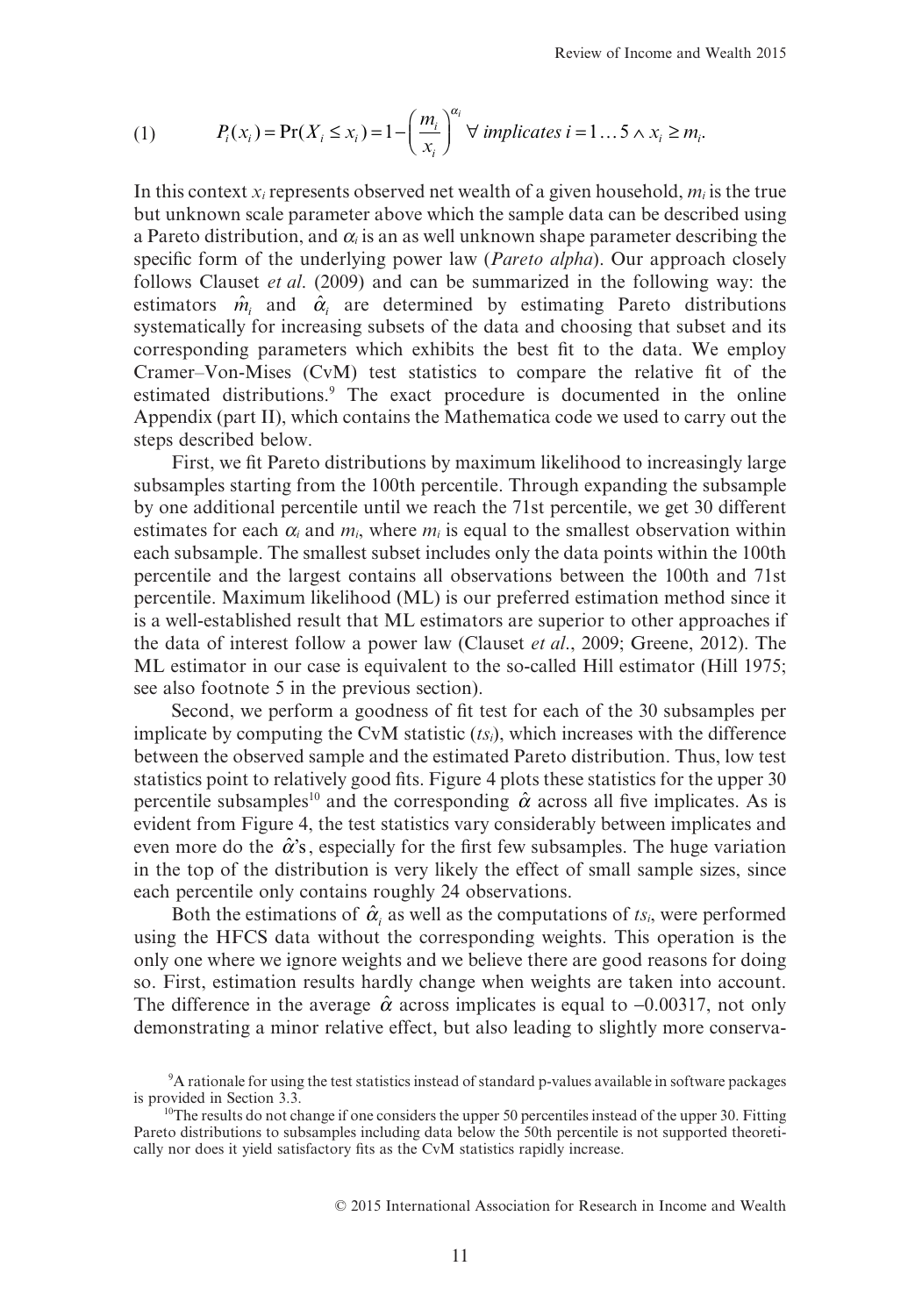Estimates for Pareto's Alpha (above) and corresponding test-statistics (below)



Figure 4. Estimates for Pareto's *α* and Corresponding Cramer von Mises Test Statistics Across All Implicates

tive estimates (i.e., wealth is distributed more evenly). Second, the construction of sampling weights by the Austrian National Bank involves a battery of unknown regression models and assumptions about the determinants of response probabilities. By only using weights for linking the sample to the underlying population, which is, for instance, required for the definition of wealth percentiles, we strongly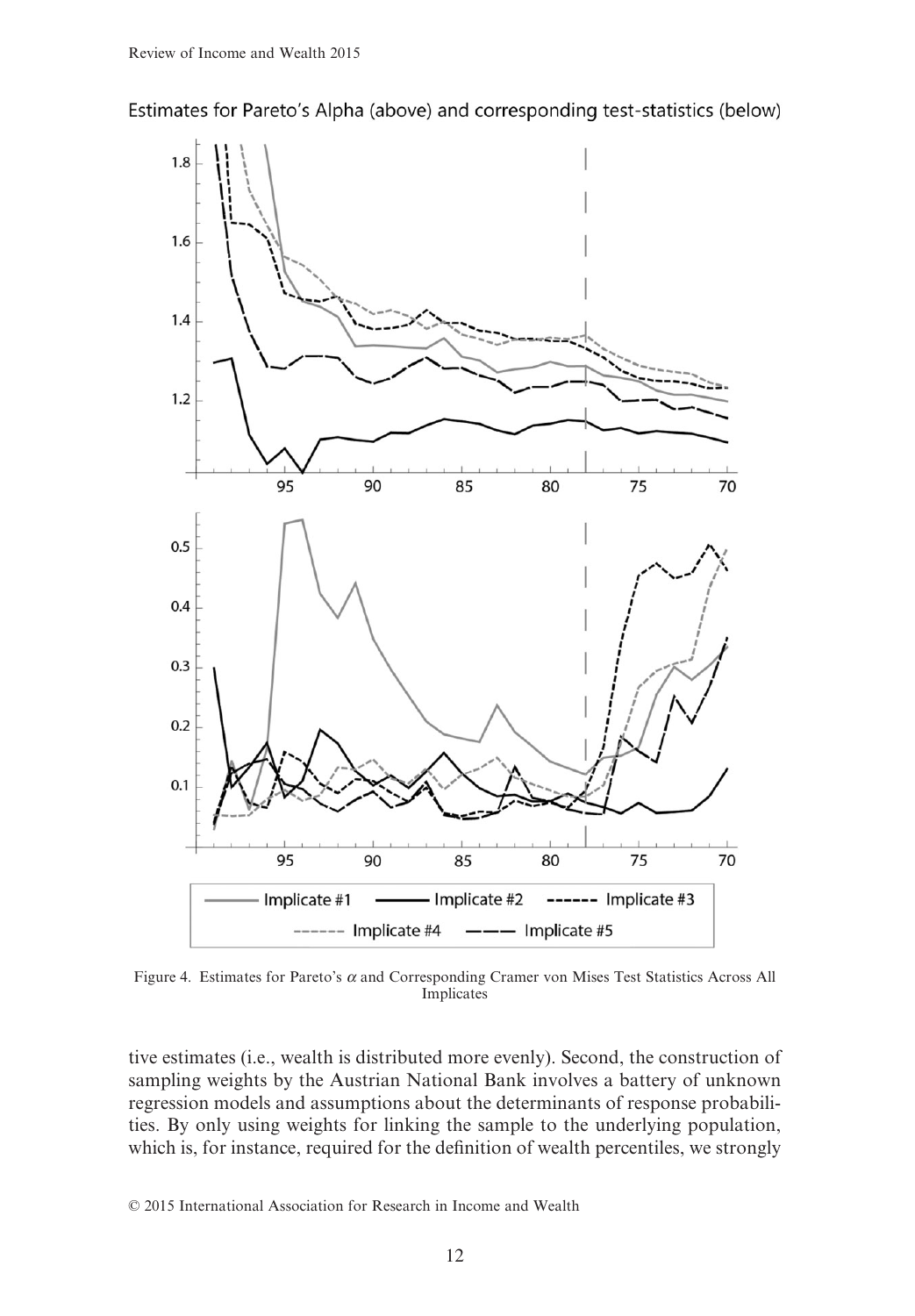limit the influence of those unknown implicit assumptions. Third, if using weighted data to carry out the CvM tests, one needs to handle the variation involved in the construction of weights by using resampling weights. While the question how to combine the CvM test with those resampling weights is far from trivial, such a procedure would also greatly increase complexity and computation time involved, since total operations (estimation of  $\alpha_i$  and computation of  $t s_i$  for each subsample) would increase from 300 to more than 150,000 if the full set of resampling weights provided by the Austrian National Bank is used.

Our focus was on determining  $\hat{m}$  such that on the one hand it is not sensitive to sample size problems (as seems to be the case in the highest percentiles), and on the other hand it does not rely on ad-hoc assumptions alone (e.g., Bach and Beznoska, 2011; Bach *et al*., 2014) or a merely visual inspection of wellknown log–log graphs (e.g., Cowell, 2011). In this context Clauset *et al*. (2009) illustrate the effect of using unreliable scale parameters on the estimates of the shape parameter. Choosing a scale parameter below the true value  $m_i$  leads to the inclusion of non-Pareto distributed data and thus to downward biased estimates of *α*. Conversely, choosing a scale parameter above *mi* ignores potentially useful information, and thus lowers the statistical precision of the estimates and also biases the results upwards. Although the method provided by Clauset *et al*. (2009) is in principal a suitable guide to the estimation of the scale and shape parameter, in our case the presence of five different and autonomous implicates leads to an additional complication, namely how to synchronously identify a good fit across all five implicates. In the application of Wald's well known maxi– min model (Wald, 1945) we found a satisfying answer to the latter concern: the maxi–min model posits that in the face of different alternatives with uncertain consequences, one should rank these alternatives on the basis of their worst-case consequences, which in our case corresponds to the worst fit across all implicates, and choose that option where the worst case is at least as good as all other alternatives. The maxi–min principle introduces a certain degree of conservatism to the chosen estimation results by focusing on the relatively worst fits and nullifying the impact of single exceptionally well-fitting subsamples across all implicates. In detail, we first choose the maximal test statistics (i.e., the worst fit) across implicates for each sample size and then identify the minimum of these test statistics (i.e., the best fit) across all sample sizes. By applying this procedure we find that the threshold value of the 78th percentile proves to be the most suitable candidate for providing a statistically reliable estimate for the true value of  $m_i$ <sup>11</sup> Notwithstanding the potential problems arising from this complication to match the approach by Clauset *et al*. (2009) to the specific structure of our dataset, the interval around the result is characterized by small test statistics as well as stable alpha parameters across implicates, which increases our confidence in the reliability of our proposed approach. The final estimation results across all implicates are collected in Table 1.

<sup>&</sup>lt;sup>11</sup>While this result at first sight seems to be determined solely by implicate 1, which shows the worst fit throughout most of the estimation range, removing this implicate would leave the 79th percentile as the most suitable candidate for providing a statistically reliable estimate for the true value of  $m_i$ .

<sup>© 2015</sup> International Association for Research in Income and Wealth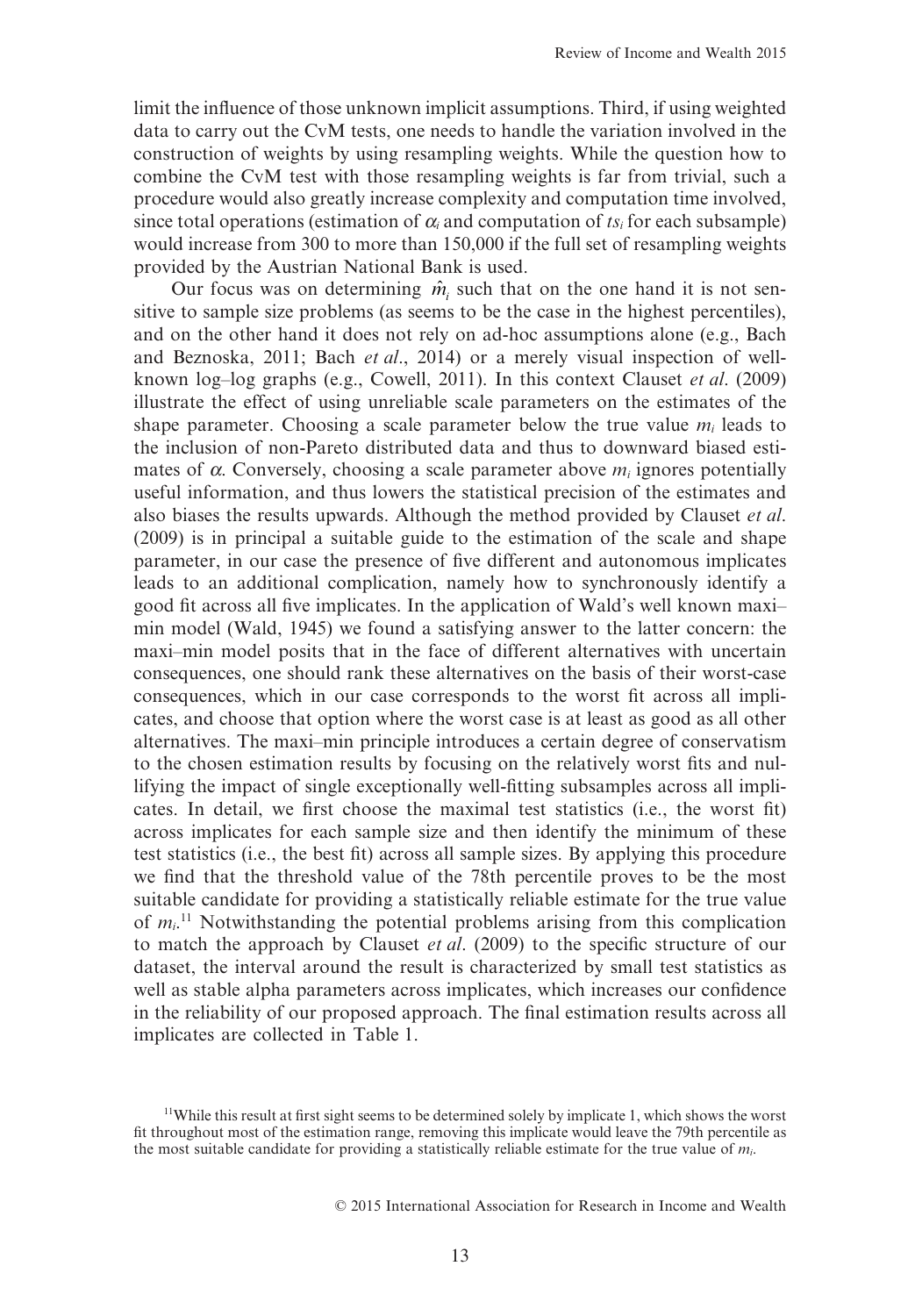| Implicate | $\hat{\alpha}_1$ | m.       |
|-----------|------------------|----------|
| #1        | 1.28808          | €281,242 |
| #2        | 1.14815          | €287,809 |
| #3        | 1.3332           | €289,811 |
| #4        | 1.24881          | €293,161 |
| #5        | 1.36649          | €288,422 |
| Average   | 1.276946         | €288,089 |

TABLE 1 ESTIMATING THE PARETO DISTRIBUTION FOR THE AUSTRIAN WEALTH DISTRIBUTION: RESULTS

So far we have established what we deem to be a non-arbitrary technique of fitting a Pareto distribution to the upper tail of the Austrian HFCS sample. However, even if this upper tail does not follow a Pareto distribution, the according parameters could still be estimated without noticing the mistake. Therefore, we rigorously test the hypothesis that our data are actually drawn from a Pareto distribution prior to using these estimates for correcting the HFCS sample.

#### 3.3. *Testing the Pareto Hypothesis*

In the previous subsection we elaborated on how to find reliable distribution parameters. However, it remains to be shown that the estimated distributions truly represent the data. On first sight this might seem superfluous, since the p-values based on the Cramer von Mises tests would provide an immediate answer to the question of whether the data within a given subsample are statistically different from the estimated distribution or not. However, those standard p-values are derived under the assumption that the distribution against which the data are tested is perfectly known, whereas in our case the distribution to test against is just an estimation. As a result, the standard p-values are not suitable for clarifying this issue.

In this context we again follow Clauset *et al*. (2009), who suggest comparing the goodness of fit of the original data and its estimated distribution with the goodness of fit of newly created data vectors based on the original data as well as the estimated distribution. While these new data vectors are created by means of a bootstrap—that is, repeated random drawing from the estimated distribution (above  $\hat{m}$ <sub>i</sub>) and the original data (below  $\hat{m}$ <sub>i</sub>)—the general idea is to test the goodness of fit of the original estimation against the goodness of fit of a series of estimations based on these newly generated data vectors, where the data for top-wealth households (i.e., all households above  $\hat{m}$ <sub>*i*</sub>) is already known to truly follow a Pareto distribution. If the goodness of fit of the original estimation is not significantly worse than the goodness of fit of the estimations based on the newly generated data vectors, there is good reason to believe that the estimated distribution adequately represents the underlying data.

Following this strategy, we create  $B = 10,000$  synthetic datasets ( $X<sub>ib</sub>$  where  $b = 1...$  *B*) for each implicate by drawing a number  $x_{ij}$  with probability  $t_i/n$  from the previously estimated distribution with the parameters  $\hat{\alpha}_i$  and  $\hat{m}_i$ , where  $n = 2380$  is the number of total observations and  $t_i$  is the number of observations

<sup>© 2015</sup> International Association for Research in Income and Wealth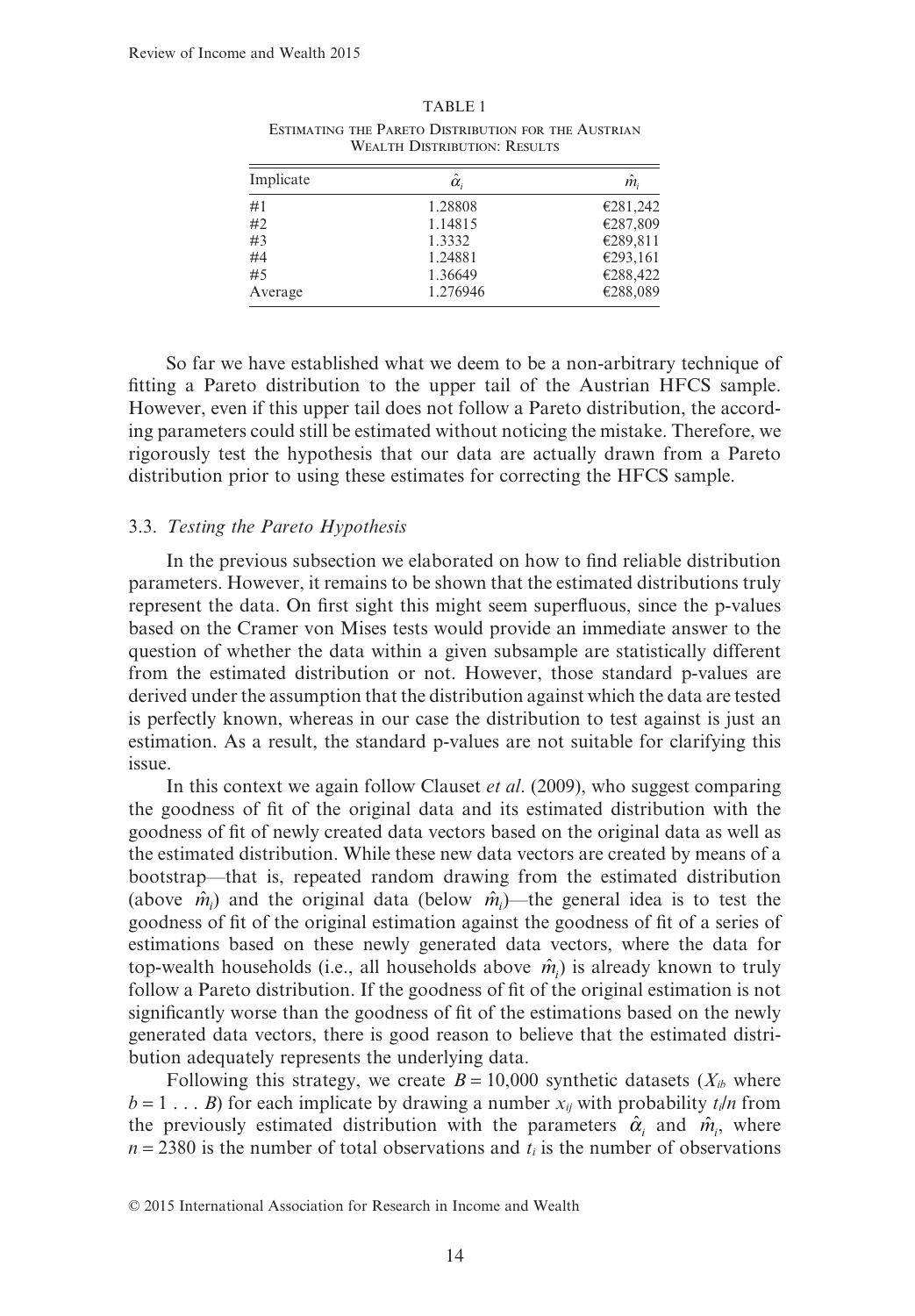above  $\hat{m}_i$ . With probability  $1 - t_i/n$  we pick a random element  $x_{ij}$  from the original dataset below  $\hat{m}_i$ . Repeating this process from  $j = 1 \dots n$  yields a synthetic dataset with 2380 observations where all elements above  $\hat{m}$  are drawn from the originally estimated distribution. For each implicate we use these 10,000 data sets to compute an artificial p-value  $(p_i)$  for the hypothesis test that the original data follow a Pareto distribution with  $\hat{\alpha}$  and  $\hat{m}$  more closely than the synthetic datasets follow their estimated distributions. Thus, we want to define a p-value for testing the null hypothesis, that the HFCS data truly follow a Pareto distribution above our estimated scale parameter, against the alternative hypothesis that it does not follow a Pareto distribution. In order to obtain this p-value, we repeat all the steps from Section 3.2 for each of these synthetic datasets: scale parameters  $\hat{m}_{i}$  and shape parameters  $\hat{\alpha}_{i}$  are estimated as described above and the corresponding CvM test statistics *tsib* are computed. Since the synthetic datasets truly follow a Pareto distribution above  $\hat{m}_{i,b}$ , these test statistics are capturing only random variations but no systematical differences between the synthetic data and the estimated distribution. Thus whenever the condition

$$
(2) \t\t ts_i \leq ts_{ib}
$$

holds, the difference between the original data and the original estimation is actually smaller than or equal to the difference between the synthetic data vectors and their respective estimated distributions which is purely due to random variation. By counting the instances where  $(2)$  holds (denoted by  $c_i$ ) we obtain the p-value (*p*) for our hypothesis after averaging over all implicates, i.e.

(3) 
$$
p = \frac{1}{5} \sum_{i=1}^{5} c_i / B.
$$

The interpretation of this artificial p-value is pretty standard, namely that below the 10 percent level the null hypothesis is rejected since the difference between the HFCS data and the estimated Pareto distribution is significantly greater than the differences due to random variation in our synthetic datasets. However, if enough synthetic test statistics are larger than *tsi*, the difference between the actual data and the estimated Pareto distribution is mostly smaller than or equal to pure random variation and thus the null hypothesis cannot be rejected. Unfortunately the results for each single implicate are partially idiosyncratic and far from consistent across all implicates.

Table 2 indicates that the Pareto distribution is a plausible model for implicates 2, 4, and 5, and that it is strongly rejected for implicate 1 and weakly for implicate 3. On average, however, the hypothesis still holds. We focus on this latter result since the variability expressed by the single implicates is due to imputing

|                                |       |        | TABLE 2 |        |        |       |
|--------------------------------|-------|--------|---------|--------|--------|-------|
| P-VALUES ACROSS ALL IMPLICATES |       |        |         |        |        |       |
| Implicate                      | # I   | #2     | #3      | #4     | #5     | Mean  |
| p-value                        | 0.019 | 0.2776 | 0.0983  | 0.5421 | 0.1781 | 0.223 |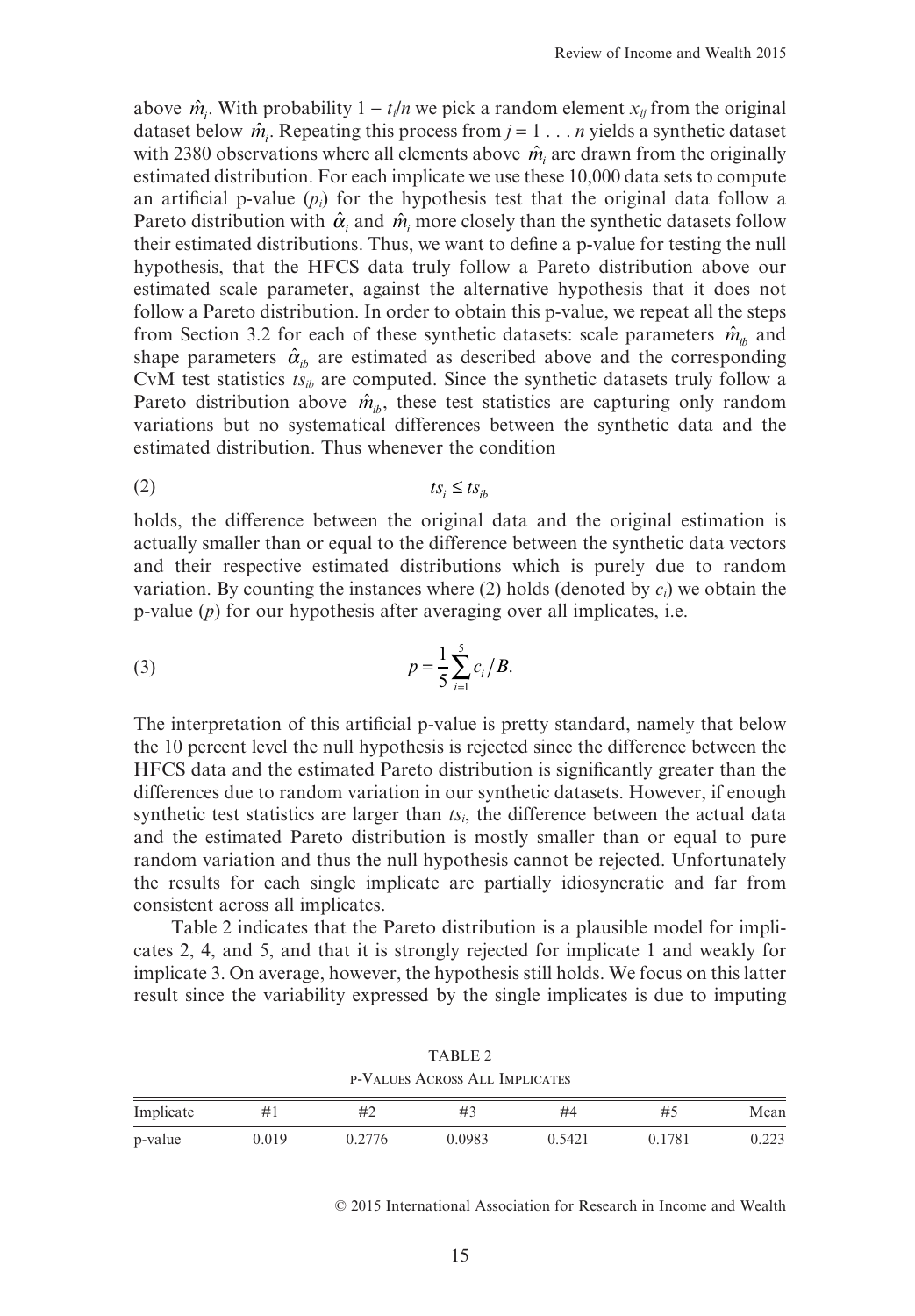missing data based on a series of different statistical models. Thus, only an average across those implicates seems to be a justifiable criterion, since the different implicates have to be interpreted conjointly to appropriately consider the variability between implicates.

# 3.4. *Correcting the Data*

After identifying  $\hat{\alpha}_i$  and  $\hat{m}_i$  we use this information to correct for the "missing" rich" by removing all observations exceeding €4 million in net wealth from the original dataset. We choose this €4 million cut-off point because the frequency of observations starts to markedly decline beyond this level of net wealth. Since patterns slightly differ across implicates, and to verify the robustness of our results, we also included two scenarios with  $\epsilon$ 3 million and  $\epsilon$ 5 million cut-off points respectively (see Figure 5). These variations had only a minor impact on the final results (see footnote 12).

In the standard case all eliminated observations are part of the 100th percentile (except for the second implicate, where the 100th percentile starts at  $\epsilon$ 4.6 million) and represent between 11,374 and 44,081 households depicted by 8 to 30 observations depending on the specific implicate under consideration. This treatment implies that we assume that the alleged non-observation bias affects this group of households, and instead suggest relying on the estimated Pareto distribution for observations above €4 million in net wealth.

To determine how many households should be added to the sample based on the estimated Pareto distribution, we look at the number of households (*HHi*) with net wealth holdings above  $\hat{m}_i$  and below  $\mu = \epsilon 4$  million according to the HFCS dataset. *HH<sub>i</sub>* varies between 785,924 for  $i = 2$  and 817,418 for  $i = 1$ . By drawing on the properties of the underlying probability distribution function we compute the number of households above  $\epsilon$ 4 million (*H<sub>i</sub>*) by:

$$
(4) \hspace{1cm} H_i = HH_i \frac{1 - P_i(\mu)}{P_i(\mu)}.
$$

*H<sub>i</sub>* varies between 22,982 for  $i = 5$  and 40,251 for  $i = 2$ . This approach ensures that the correction for rich households only depends on high quality observations from the HFCS data. Given  $H_i$ , one can derive the wealth  $x_i$  for each household above *μ* by exploiting the fact that

$$
1 - P_i(x_i) = \Pr(X_i > x_i) = \left(\frac{m_i}{x_i}\right)^{\alpha_i} \equiv \frac{H_{x_i}}{HH_i + H_i}.
$$

Rearranging terms gives

(5) 
$$
x_i = m_i \left( \frac{HH_i + H_i}{H_{x_i}} \right)^{1/\alpha_i},
$$

where  $H<sub>x</sub>$  is the number of households reporting a net wealth of at least  $x<sub>i</sub>$  or, put differently, the rank of a given household. By applying (5) consecutively we

<sup>© 2015</sup> International Association for Research in Income and Wealth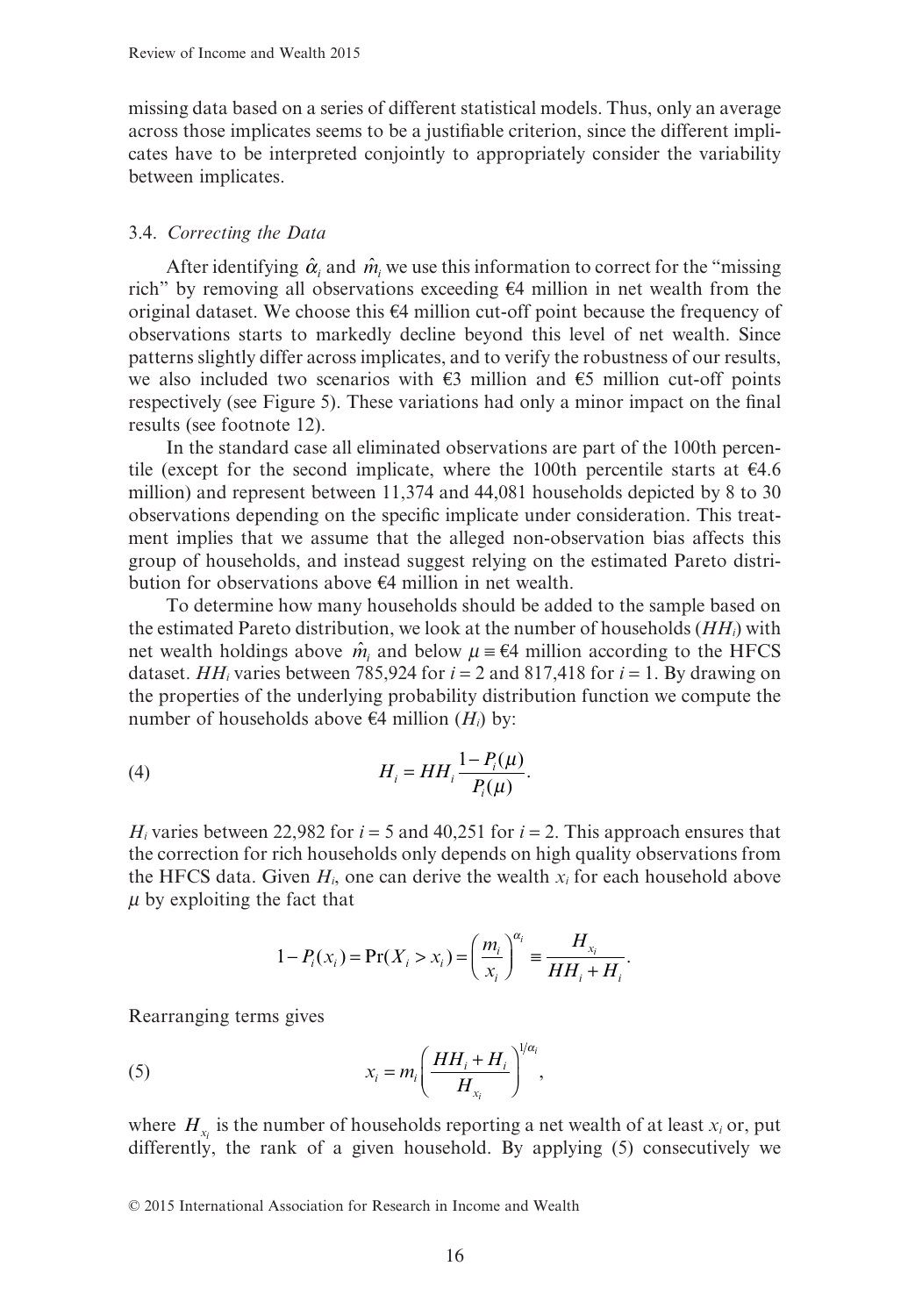

Figure 5. Plots of the Richest 50 Households in Each Implicate and the Cut-Off Points

generate new observations for net wealth above *μ*. It is important to note, however, that we limit net wealth by  $\epsilon$ 1 billion in our application (specifically: any observation above that value was set equal to  $€1$  billion). This truncation of the newly generated sample is motivated by our preference for conservative estimates as well as a certain modesty regarding the possibility to correctly estimate net wealth for a tiny group of people at the far end of the distribution. However, we will return to this issue when comparing our final results with a journalist list on Austrian millionaires; see Section 4).

Finally, we have to slightly adapt the sample weights, since the number of households added and the number of households removed from the sample differ. The net change, which is the difference between the number of households above  $\epsilon$ 4 million according to the original HFCS sample and *HH<sub>i</sub>* varies between +16,280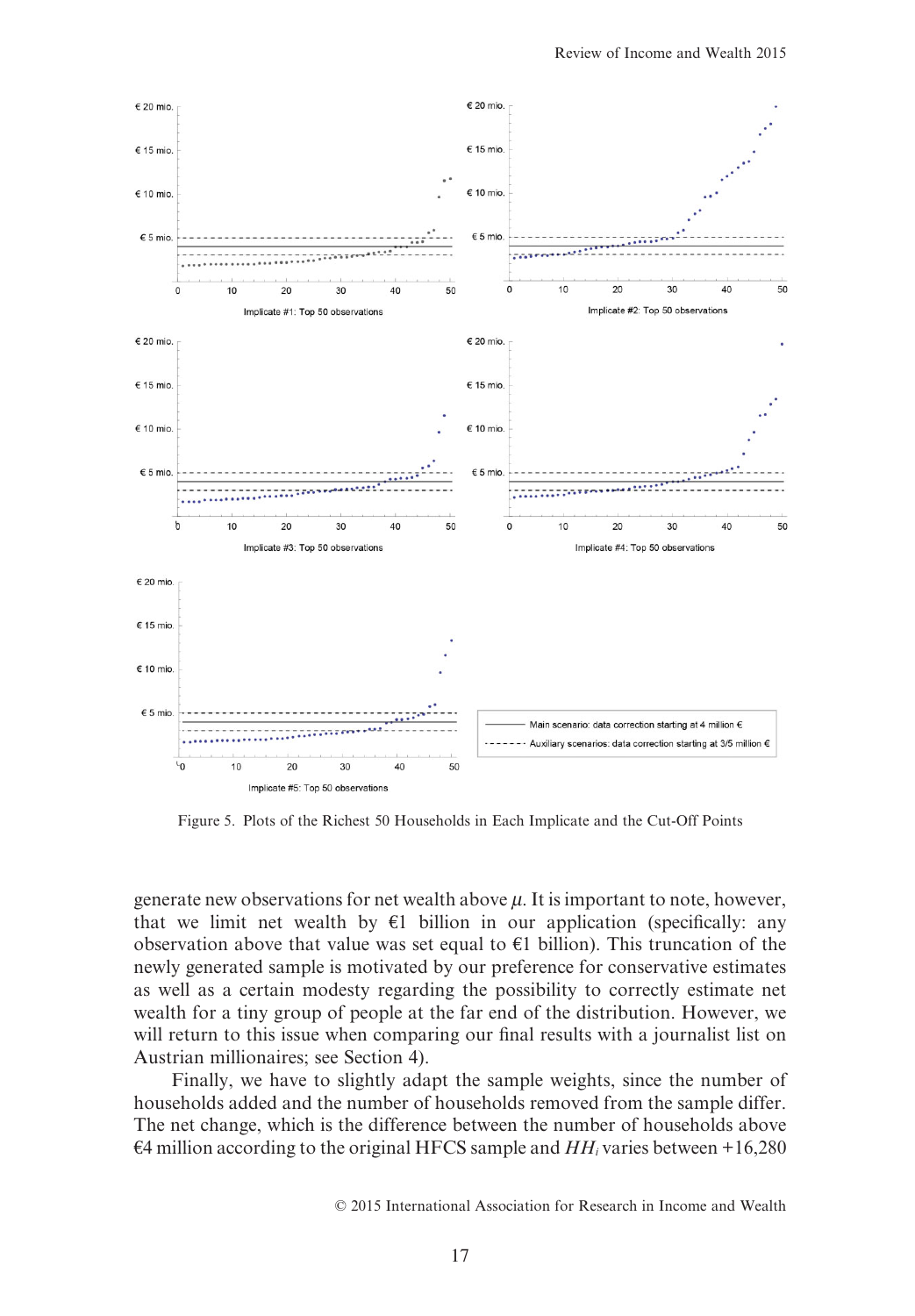| Percentile      | <b>Total Net</b><br>Wealth<br>(in billion $\epsilon$ ) | Average Net Wealth<br>per Household<br>(in million $\epsilon$ ) | Share of<br><b>Total Net</b><br>Wealth | Culminated<br>Share of Total<br>Net Wealth |
|-----------------|--------------------------------------------------------|-----------------------------------------------------------------|----------------------------------------|--------------------------------------------|
| 96              | 40.8<br>(38.8)                                         | 1.1<br>(1.0)                                                    | $3.2\%$<br>$(3.9\%)$                   | 58.53%<br>$(47.6\%)$                       |
| 97              | 50.3<br>(48.7)                                         | 1.3<br>(1.3)                                                    | $4.0\%$<br>$(4.9\%)$                   |                                            |
| 98              | 66.7<br>(65.5)                                         | 1.8<br>(1.7)                                                    | $5.2\%$<br>$(6.6\%)$                   |                                            |
| 99              | 101.2<br>(94.1)                                        | 2.7<br>(2.5)                                                    | $7.9\%$<br>$(9.3\%)$                   |                                            |
| 100             | 497.3<br>(237)                                         | 13.4<br>(6.4)                                                   | 38.2%<br>$(22.9\%)$                    |                                            |
| Total<br>Sample | 1278<br>(1000)                                         | 0.339<br>(0.265)                                                | $100\%$                                | 100%                                       |

TABLE 3 AUSTRIAN'S RICHEST 5% ACCORDING TO THE CORRECTED DATA

*Note*: Values using original HFCS data in parentheses.

 $(i=1)$  and  $-3828$   $(i=2)$ . In the latter case, the original HFCS dataset reported a higher number of households above *μ* compared to the estimated Pareto distribution. Thus in this case the weights of the remaining observations below the estimated scale parameter need not be reduced, but increased. In either situation the alteration of sampling weights is done proportionally to the total number of households less the observations above  $\hat{m}_i$ . For example, in relation to the number of households below  $\hat{m}$ <sub>i</sub> the net change in the first implicate equals 0.55 percent of total weights. As a result the weights for observations below the scale parameter are reduced by 0.55 percent. On average (across the implicates) the weights are reduced by 0.21 percent. After having corrected our survey data for the "missing rich" we may now contrast the estimates derived from the corrected data with those obtained from the original HFCS data.

## 4. THE IMPACT OF THE MISSING RICH

We summarize the findings obtained in this way in Table 3, which also provides estimates derived from the original HFCS in parentheses. Table 3 indicates that the total wealth of the richest percentile grows by more than 100 percent, namely from  $\epsilon$ 237 billion to  $\epsilon$ 497 billion. Hence, total wealth also increases significantly from roughly €1000 billion to about €1278 billion, representing an increase of 28 percent in the estimate for total wealth due to the proposed data correction.12 In this context the decrease in the share of percentiles 99–96 is due to the correction of the number of households richer than  $\epsilon$ 4 million.

 $12$ These results are insensitive with respect to the cut-off point, above which HFCS observations are replaced by the estimated Pareto distribution. If we change this value from  $\epsilon 4$  million to either  $\epsilon 3$ million or €5 million, the resulting total wealth estimates are €1266 and €1284 billion, respectively. The share of the 100th percentile changes from 38.2 to 38.6 percent in case of €3 million cut-off and remains unchanged when  $\hat{a} \in S$  million cut-off is used.

<sup>© 2015</sup> International Association for Research in Income and Wealth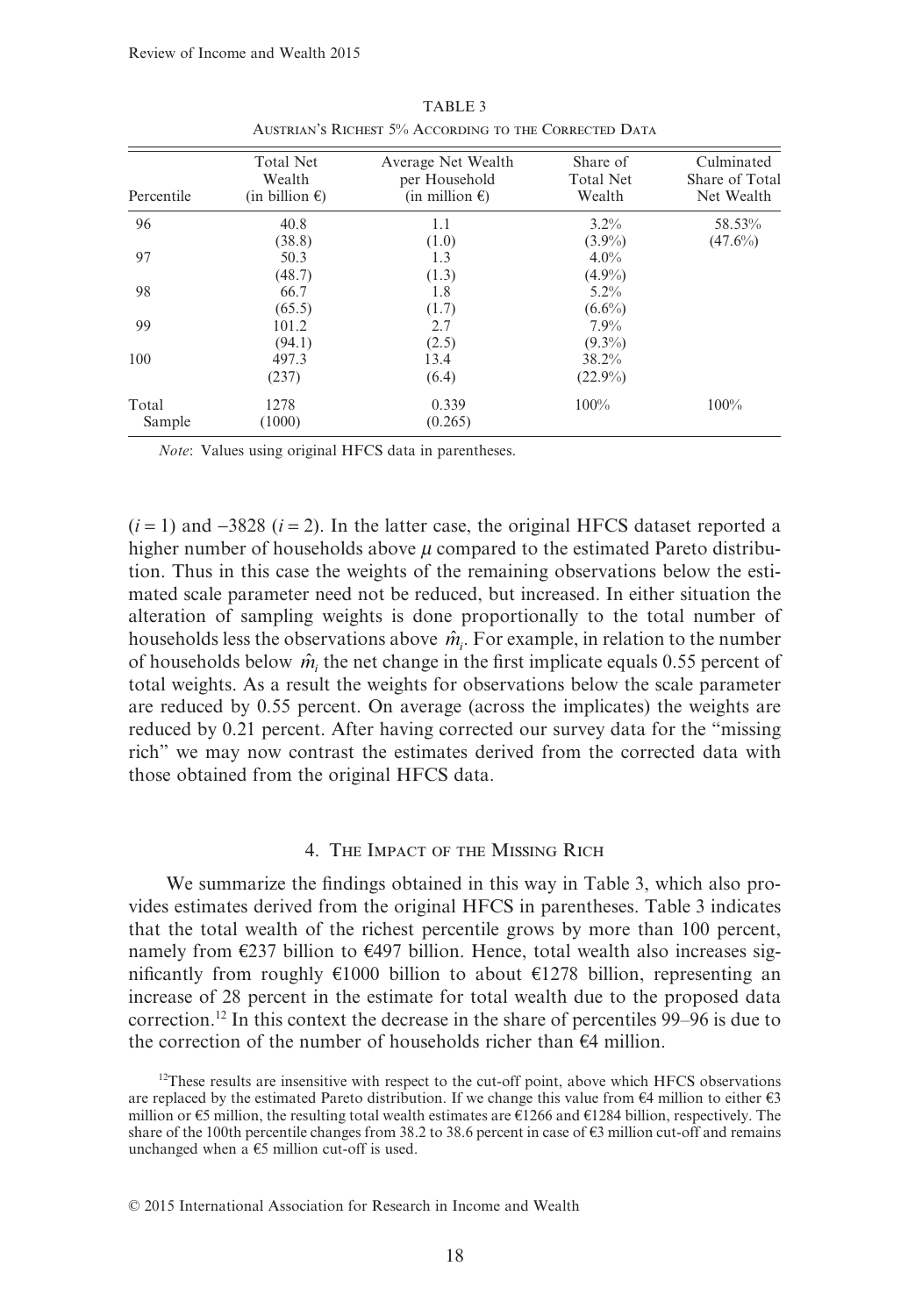Correspondingly, the share of wealth held by selected population groups changes significantly, with the most remarkable change in the share of the richest percentile, which increases from 22.9 to 38.2 percent. The share of the poorest 50 percent of the wealth distribution, on the other hand, decreases from 2.8 to 2.2 percent.

In sum our estimations suggest that the size of wealth omitted when obtaining estimates on top or total wealth from survey data is indeed significant. This bias has two potential sources: a non-observation bias inherent in survey designs (see Section 2), and an additional and mostly unobservable bias stemming from differential non-response. While our procedure is not able to separate these effects, it allows for addressing the total bias arising from this constellation. In our specific application the estimate for total wealth changed by roughly a quarter, although the correction of the data affected less than 1 percent of the underlying population. Consequently, one has to conclude that the implications of these biases are far from trivial and can hardly be ignored when dealing with top wealth data. However, since the problem of differential non-response is hard to verify in practice, we focus our discussion on the problem of non-observation.

The most interesting questions about the results presented above is how closely the corrected data fits the actual wealth distribution. Due to the lack of detailed tax data on wealth in Austria, which would be a first choice when looking for a benchmark to compare our results against, we chose a different approach. We use Journalists' rich lists as an exogenous source of information to assess the validity of our results. Up until now we assumed maximal wealth to be equal to  $\epsilon_1$ billion when correcting the HFCS data. Practically, this implied that net wealth of all households exceeding  $\epsilon_1$  billion according to the estimated Pareto distributions were set to €1 billion. Although this restriction might lead to an underestimation of total wealth, we nonetheless imposed it for reasons of statistical conservatism. However, even though we do not want our estimates to rely on the upper end of the distribution's tail, we will now relax this restriction in order to validate our general strategy.

In doing so we first compared the estimated number of households with net wealth greater than €1 billion as implied by our estimated distributions with the available media information. The latter varies considerably between years (and it is unclear whether these variations are due to actual changes in wealth or just to changes in journalists' informational status), from 19 for 2010, to 24 for 2011 (the year of the HFCS survey, see Table A1 in part III of the online Appendix), to 30 as reported in 2013. Moreover, it does not distinguish between households and family clans: some of the entries can be decomposed into several households. Accounting for this can increase or decrease the number of billionaires, since some clan fortunes are large enough to make its individual members billionaires and others are not. In order to get a rough understanding of this, we tried to decompose this list into individual households (see Table A2 in part III of the online Appendix). In doing so we used information available in the media to assess the number of members (households) of these family clans and divided the fortune equally among them. In our case this adjustment does not lead to a change in the number of billionaires, which stays constant at 24 in 2011, since some families drop out while others split into several billionaires. Our own calculations from the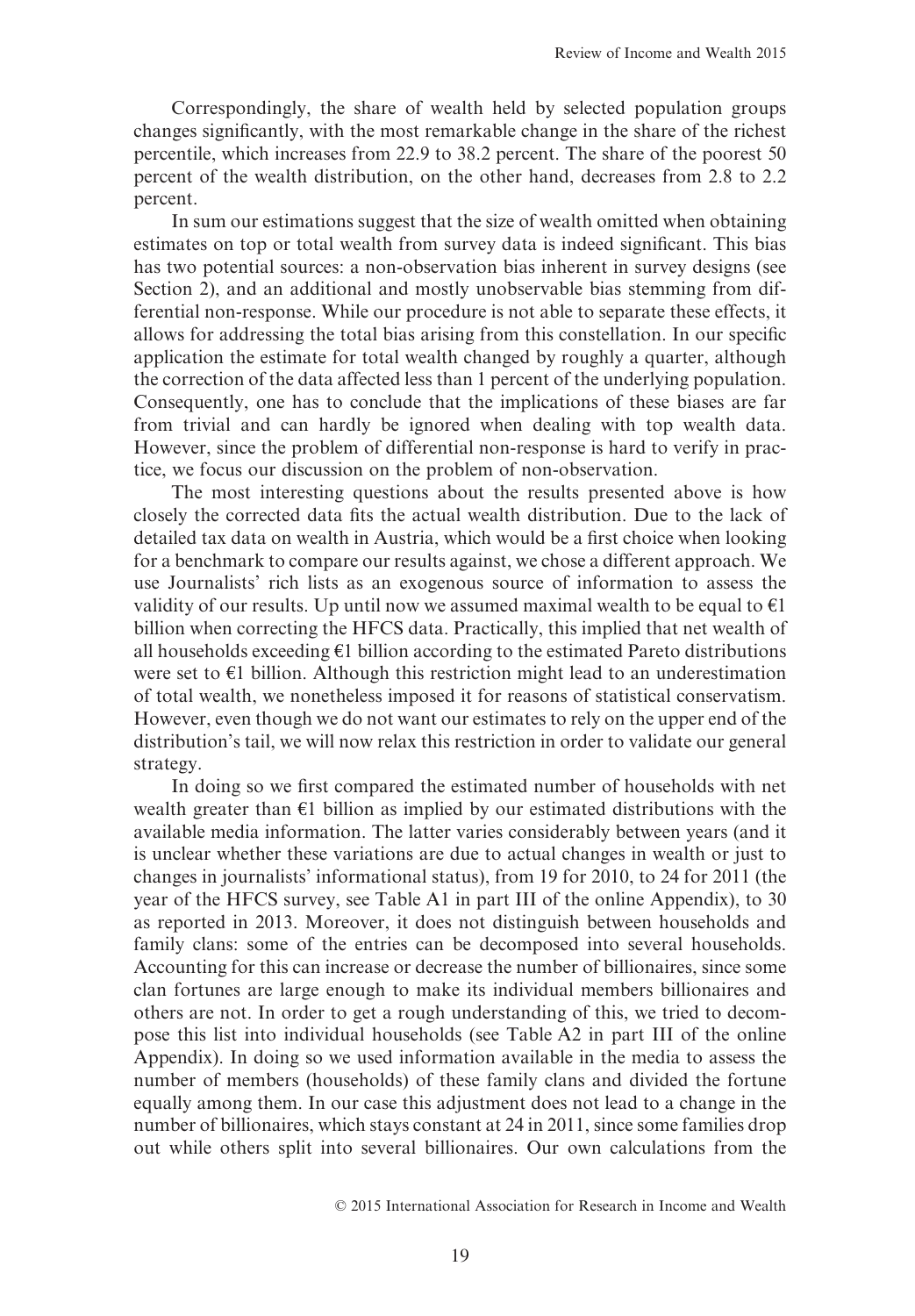|                                                  | Top 30   | Top $60$ |
|--------------------------------------------------|----------|----------|
| Original data                                    | 430      | 860      |
| Pareto estimate                                  | 87,536   | 110,077  |
| Trend list                                       | 92,160   | 109,350  |
| Trend list, adjusted                             | 78.295   | 97.201   |
| Deviation original data from Trend list          | $-99.5%$ | $-99.2%$ |
| Deviation original data from adjusted Trend list | $-99.5%$ | $-99.1%$ |
| Deviation Pareto from Trend list                 | $-5.0\%$ | 0.7%     |
| Deviation Pareto from adjusted Trend list        | 11.8%    | 13.2%    |

TABLE 4 TOTAL WEALTH OF THE RICHEST HOUSEHOLDS (IN MILLION  $\epsilon$ ) and Deviations (%)

Pareto function point to 30 billionaires and thus are well in line with the figures reported by journalists.

Probably more interesting than the number of billionaires is the total volume of wealth at the top as reported by journalists and as predicted by the Pareto distribution. The results of such a comparison are shown in Table 4. Specifically, the total net wealth of the richest 30 households according to the (unrestricted) Pareto distribution is 5 percent lower than net wealth reported by the top 30 entries of the journalist list. If we look at the upper 60 entries, we see that the Pareto distribution comes even closer to just 0.7 percent deviation. For comparison, total wealth from the original sample data deviates from total wealth reported by journalists by −99.5 percent and −99.2 percent, respectively.13 However, as we have already argued, the journalist list has the disadvantage that it does not distinguish between clans and single households. If we compare the Pareto estimates to the list where we tried to take this fact into account, using the Pareto distribution to estimate the richest 30 households leads to an overestimation of 11.8 percent (Top 30) and 13.2 percent (Top 60), respectively. Overall, this comparison shows that our estimates are closely in line with non-sample information about wealth holdings in Austria and thus suggests a good performance of our estimation strategy.

In what follows we compare our results with the existing literature and compute upper and lower bounds for our estimates, thereby scrutinizing the adequacy and plausibility of our methodological setup as well as our results.

## 5. ROBUSTNESS CHECKS

Given the sharp increase in net wealth holdings in the 100th percentile due to the data correction we suggest in Section 3, the reader may be interested in the uncertainty of our estimates or be skeptical about our results anyway since they depend entirely on the statistical Pareto model. One way to assess the validity of our estimates is to compare them to the results of similar studies based on the same dataset. Two such studies became available very recently (Eckerstorfer *et al*. 2014; Vermeulen 2014) and their results are broadly comparable to ours: Eckerstorfer *et al*. (2014), for instance, estimate the share of the top 1 percent of wealth-holders

<sup>&</sup>lt;sup>13</sup>Since the sample does not contain weights as small as 60, the total wealth of the top 60 (top 30) households is equal to the average wealth of the wealthiest household across all implicates ( $\hat{\epsilon}$ 14.3) million) multiplied by 60 (30).

<sup>© 2015</sup> International Association for Research in Income and Wealth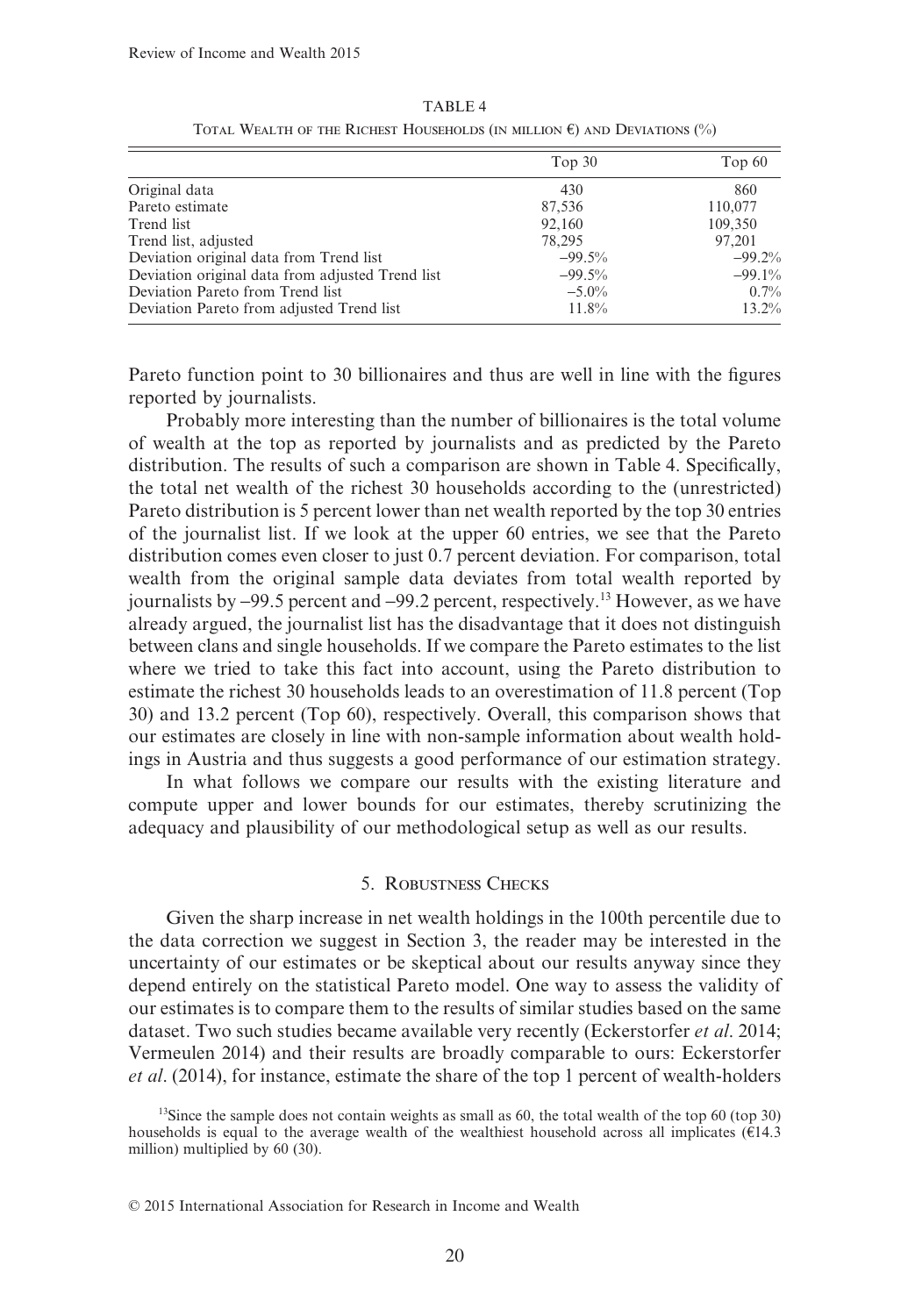to be 39.7 percent, whereas the estimates provided by Vermeulen (2014) range from 30 percent to 41 percent. Our estimate of 38.2 percent, hence seems to be well in line with the results obtained from broadly comparable studies.

In addition to this comparison, we can validate the robustness of our results by providing upper and lower bounds of estimated net wealth with respect to data variability across subsamples by means of a bootstrap. Due to the complex survey design of the HFCS, which involves stratified sampling as well as multiple imputation to correct for item-non-response, one is confronted with serious complications when trying to compute confidence intervals reflecting the uncertainty of the estimation process. While current literature offers procedures to compute confidence intervals with either multiply imputed data (Rubin, 1987) or data from complex surveys (Rao and Wu, 1988; Rao *et al*., 1992; Kolenikov, 2010), there is, according to our knowledge, no contribution which shows how to construct appropriate confidence intervals when multiple imputation as well as a complex survey design are used in the data collection process. Therefore, we implemented an approach to validate the robustness of our estimates with regard to sampling variation and suggest focusing only on the uncertainty arising from the variability of the original data. In doing so, we apply a bootstrap in order to test the robustness of our results with respect to random resampling. Even though we cannot express the uncertainty of the estimation process itself this way, we are still able to demonstrate the robustness of our results due to potential outliers and irregularities within certain subsets of the original HFCS sample. However, it is important to bear in mind that the bounds reported below do not serve as direct substitutes for traditional confidence intervals.

The bootstrap procedure for computing an upper and lower bound of  $\hat{\alpha}$ <sub>i</sub> involves the construction of  $U = 1000$  random samples consisting of  $n_U = 2/3 \cdot n \approx 1587$  observations randomly picked from the original HFCS data set for each implicate. Then we re-estimate  $\hat{\alpha}$  for each random sample. After ordering them in ascending order, the 26th estimate of  $\alpha_i$  is identified as the lower and the 975th as the upper bound of  $\hat{\alpha}_i$ . By repeating the data correction procedure described in Section 3.3 for the upper and lower bound  $\hat{\alpha}$ 's, we obtain new estimates for the distribution of net wealth. The results are reported in Table 5 (already averaged across implicates). As one can see, the upper bound of net wealth within the 100th percentile deviates approximately by  $E$ 135 billion from the point estimate while the lower bound deviates by  $E110$  billion, indicating that the €237 billion reported in the original HFCS data are very likely to be downward biased.

| <u>UITER ARD LONER LOHMANOR DOUDO</u> |                                                               |                 |  |
|---------------------------------------|---------------------------------------------------------------|-----------------|--|
| Lower Bound                           | Point Estimate                                                | Upper Bound     |  |
| Pareto's alpha<br>$\alpha$ = 1.35     | $\alpha$ = 1.28                                               | $\alpha$ = 1.21 |  |
| €387 billion                          | Wealth attributed to the richest percentile<br>$€497$ billion | €633 billion    |  |

TABLE 5 UPPER AND LOWER ESTIMATION BOUNDS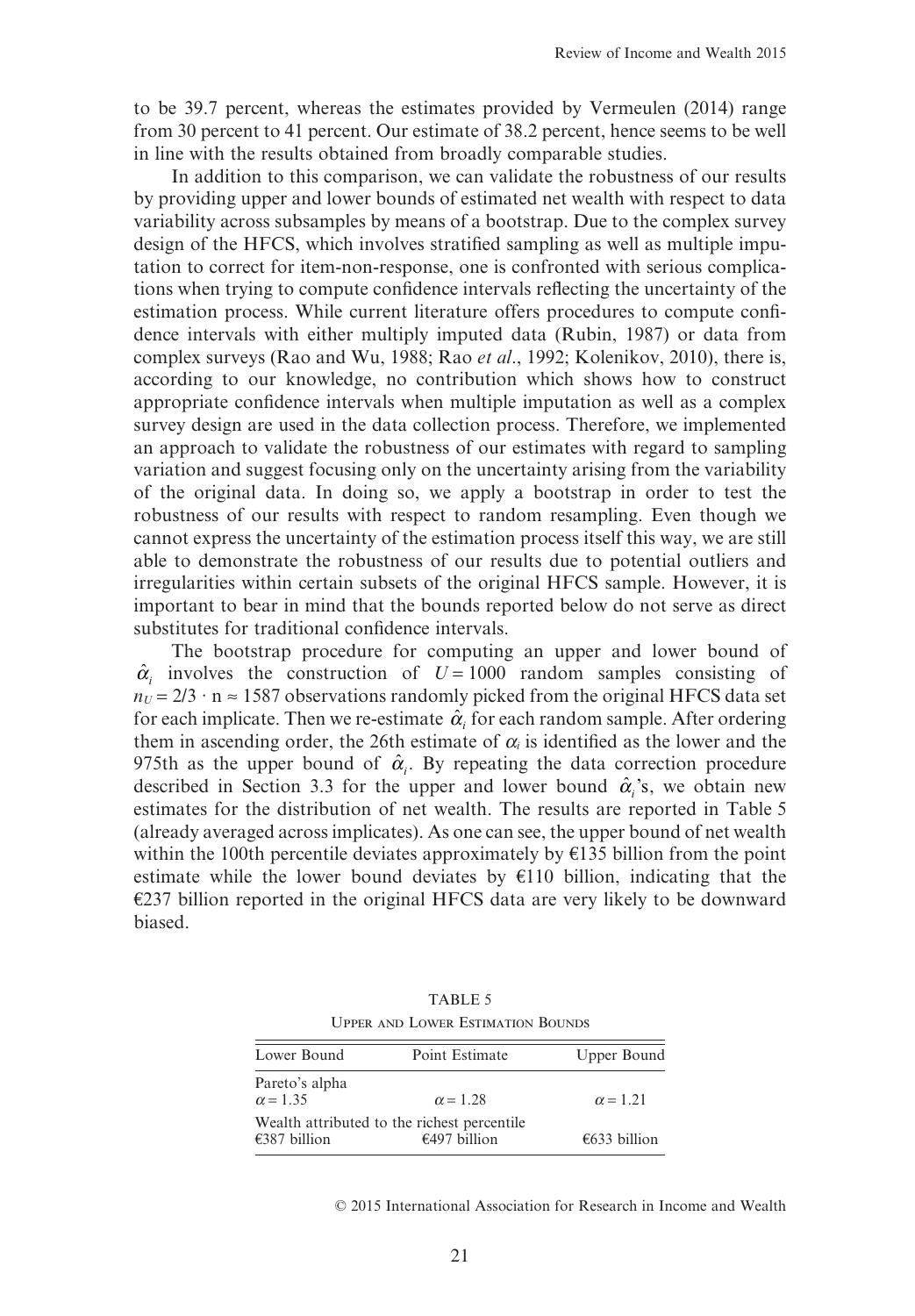#### 6. CONCLUSION

In this paper we tried to correct for the underrepresentation of the wealthiest households by means of a novel approach based on Clauset *et al*. (2009). There are several conceptual advantages of this approach in comparison to former contributions. First, it allows for correcting for the downward bias inherent in survey data without resorting to alternative data sources on top wealth households. Second, the method can be justified simply by referring to a non-observation bias, which naturally arises if small samples are drawn from a skewed distribution. Finally, and most importantly, we employed a Cramer–von-Mises test instead of graphical evidence or ad hoc assumptions to determine a suitable scale parameter for the Pareto distribution.

In order to illustrate the capability as well as the specific application of our approach, we focus on the Austrian case. Applying our procedure significantly influences final estimation results: estimated aggregate wealth increases from about €1000 billion to €1278 billion, where the increase is mainly due to the increase of wealth within the highest percentile (wealth within this percentile increases by 110 percent). Amongst other things it follows that the richest 10 percent of Austrian households possess 69.3 percent of total net wealth instead of the 61 percent that follow from the original HFCS data. The change in the share of the richest percentile is even more remarkable: it increases from 22.9 percent (HFCS) to 38.2 percent. When we compare our results to a detailed list of Austrian billionaires published by Austrian media, we find that our non-arbitrary approach of fitting a Pareto distribution is very well in line with non-sample evidence and also closely fits the data.

Finally, we address the validity of our results by computing upper and lower bounds of wealth estimates based on a bootstrap procedure. Especially the fact that the lower bound of our estimates for top wealth is still higher than implied by the original data indicates that the underrepresentation of wealthy individuals cannot be explained by potential irregularities and outliers in the sample and, hence, is a robust finding. A natural limitation of our approach is the unknown underlying distribution of wealth due to a lack of available tax data. Even in cases where data on wealth taxes were available it is still questionable to what extent it represents the actual distribution, since the observed tax base might differ from actual household wealth, for example due to tax exemptions as well as tax evasion and avoidance behavior (as discussed in Section 1). Nevertheless it could be an interesting task to compile a high quality tax dataset and test our method against it. Future research might also refine the estimation and testing procedures presented above with respect to the use of survey weights.

#### **REFERENCES**

Albacete, N., P. Lindner, K. Wagner, and S. Zottel, "Household Finance and Consumption Survey des Eurosystems 2010: Methodische Grundlagen für Österreich," *Geldpolitik & Wirtschaft*, 3/2012 Addendum, 2012.

Alvaredo, F. and E. Saez, "Income and Wealth Concentration in Spain in a Historical and Fiscal Perspective," *Journal of the European Economic Association*, 7, 1140–67, 2009.

Avery, R. B., G. E. Elliehausen, and A. B. Kennickell, "Measuring Wealth with Survey Data: An Evaluation of the 1983 Survey of Consumer Finances," *Review of Income and Wealth*, 34, 339–69, 1986.